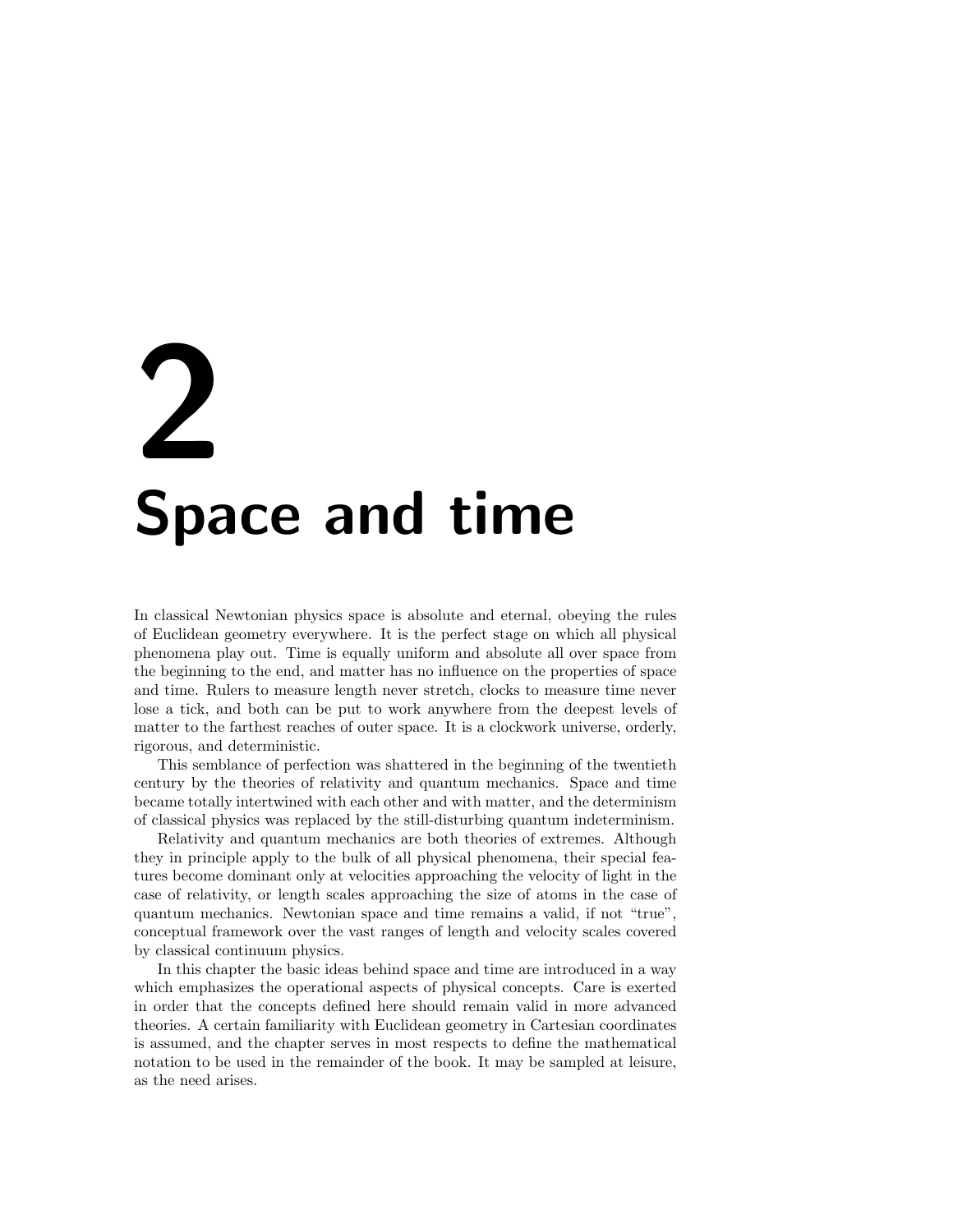# 2.1 Reference frames

Physics is a quantitative discipline using mathematics to relate measurable quantities expressed in terms of real numbers. In formulating the laws of nature, undefined mathematical primitives — for example the points, lines and circles of Euclidean geometry — are not particularly useful, and such concepts have for this reason been eliminated and replaced by numerical representations everywhere in physics. This necessitates a specification of the practical procedures by which these numbers are obtained in an experiment, for example, what units are being used.

Behind every law of nature and every formula in physics, there is a framework of procedural descriptions, a reference frame, supplying an operational meaning to all quantities. Part of the art of doing physics lies in comprehending this often tacitly understood — infrastructure to the mathematical formalism. The reference frame always involves physical objects — balances to measure mass, clocks to measure time, and rulers to measure length — that are not directly a part of the mathematical formalism. Precisely because they are physical objects, they can at least in principle be handed over or copied, and thereby shared among experimenters. This is what is really meant by the objectivity of physics.

The system of units, the *Système Internationale (SI)*, is today fixed by international agreement. But even if our common frame of reference is thus defined by social convention, physics is nevertheless objective. In principle our frames of reference could be shared with any other being in the universe.

The unit of mass, the kilogram, is defined by a prototype stored by the International Bureau of Weights and Measures near Paris, France. Copies of this prototype and balances for weighing them can be made to a precision of one part in  $10^9$  [2].

## 2.2 Time

Time is the number you read on your *clock*. There is no better definition. Clocks are physical objects which may be shared, compared, copied, and synchronized to create an objective meaning of time. Most clocks, whether they are grandfather clocks based on a swinging pendulum or oscillating quartz crystals, are based on periodic physical systems that return to the same state again and again, and time intervals are simply measured by counting periods. There are also aperiodic clocks, for example hour glasses, and clocks based on radioactive elements. It is especially the latter that allow time to be measured on geological scales. Beyond that, the concept of time becomes increasingly more theory-laden.

Like all macroscopic physical systems, clocks are subject to small fluctuations in the way they run. The most stable clocks are those that keep time best with respect to copies of themselves as well as with clocks built on other principles. Grandfather clocks are much less stable than maritime chronometers that in turn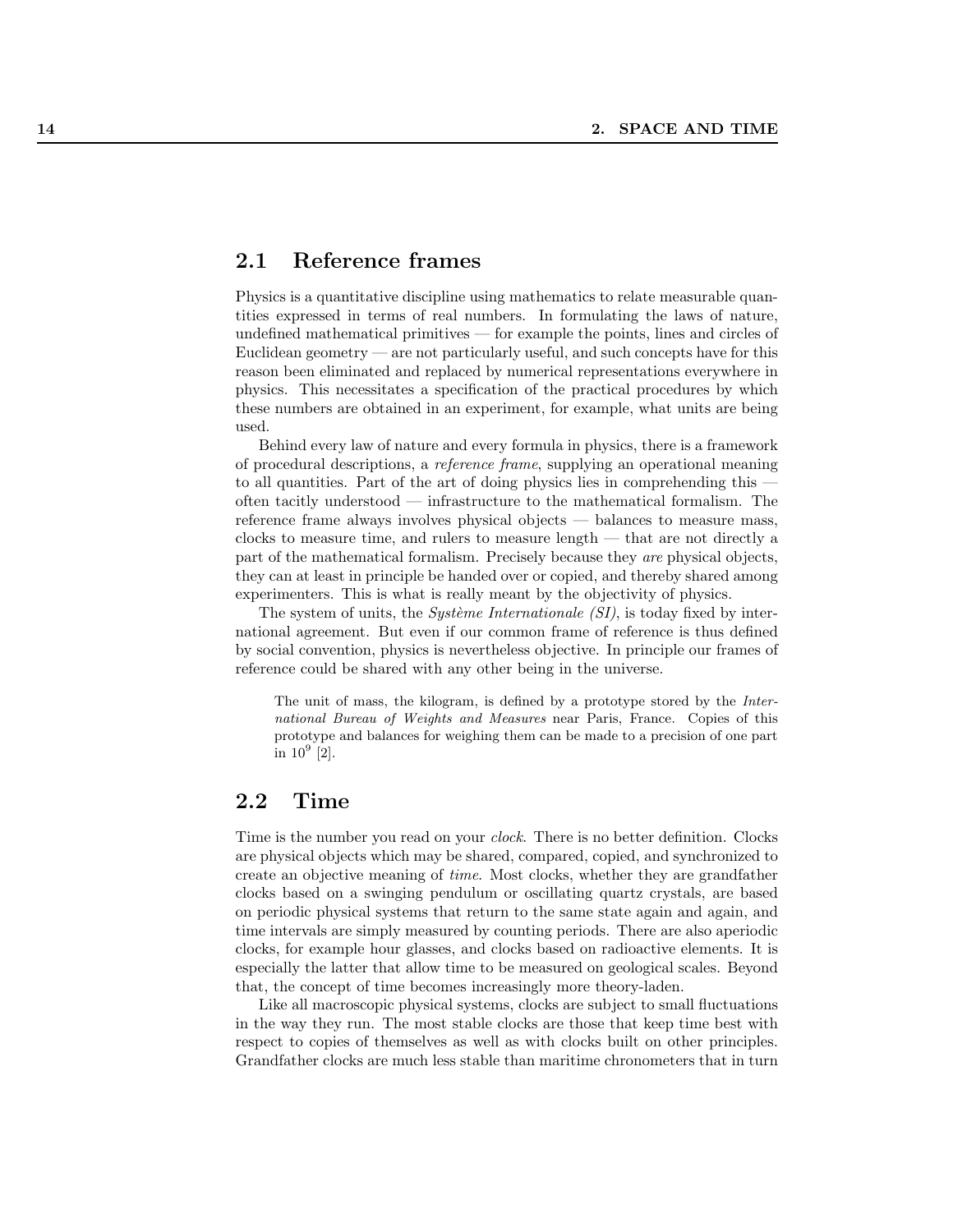are less stable than quartz clocks. The international frame of reference for time is always based on the currently most stable clocks.

Formerly the unit of time, the second, was defined as 1/86,400 of a mean solar day, but the Earth's rotation is not that stable, and since 1966 the second has been defined by international agreement as the duration of 9,192,631,770 oscillations of the microwave radiation absorbed in a certain hyperfine transition in the cesium-133 atom. A beam of cesium-133 atoms is used to stabilize a quartz oscillator at the right frequency by a resonance method, so what we call an atomic clock is really an atomically stabilized quartz clock. The intrinsic relative precision in this time standard is about  $4 \times 10^{-14}$ , or about one second in a million years [2].

In the extreme mathematical limit, time may be assumed to be a real number, say  $t$ , and in Newtonian physics its value is assumed to be universally known.

# 2.3 Space

It is a mysterious and so far unexplained fact that physical space has three dimensions, which means that it takes exactly three real numbers — say  $x_1, x_2$ and  $x_3$  — to locate a point in space. These numbers are called the *coordinates* of the point, and the reference frame for coordinates is called the *coordinate system*. It must contain all the operational specifications for locating a point given the coordinates, and conversely obtaining the coordinates given the location. In this way we have relegated all philosophical questions regarding the real nature of points and of space to the operational procedures contained in the reference frame.

On Earth everybody navigates by means of a geographical system, in which a point is characterized by latitude, longitude and height. The geographical coordinate system is based on agreed-upon fixed points on Earth: the north pole, Greenwich near London, and the average sea level. The modern Global Positioning System uses "fixed" points in the sky in the form of satellites, and the coordinates of any point on Earth is determined from differences in the time-offlight of radio signals.

It is convenient to collect the coordinates  $x_1, x_2$ , and  $x_3$  of a point in a single object, a triplet of real numbers

$$
\boldsymbol{x} = (x_1, x_2, x_3) \tag{2-1}
$$

called the *position* of the point in the coordinate system  $\frac{1}{1}$ . The triplet notation is just a notational convenience, so a function of the position  $f(x)$  is completely equivalent to a function of the three coordinates  $f(x_1, x_2, x_3)$ .

 $\bullet x$  $\bullet$   $\alpha$  $\bullet$ 

 $1$ In almost all modern textbooks it is customary to use boldface notation for triplets of real dots on a piece of paper. numbers ("vectors") and we shall also do so here. In calculations with pencil on paper many different notations are used to distinguish such a symbol from other uses, for example a bar  $(\overline{x})$ , an arrow  $(\overline{x})$ , or underlining  $(\underline{x})$ .

Points may be visualized as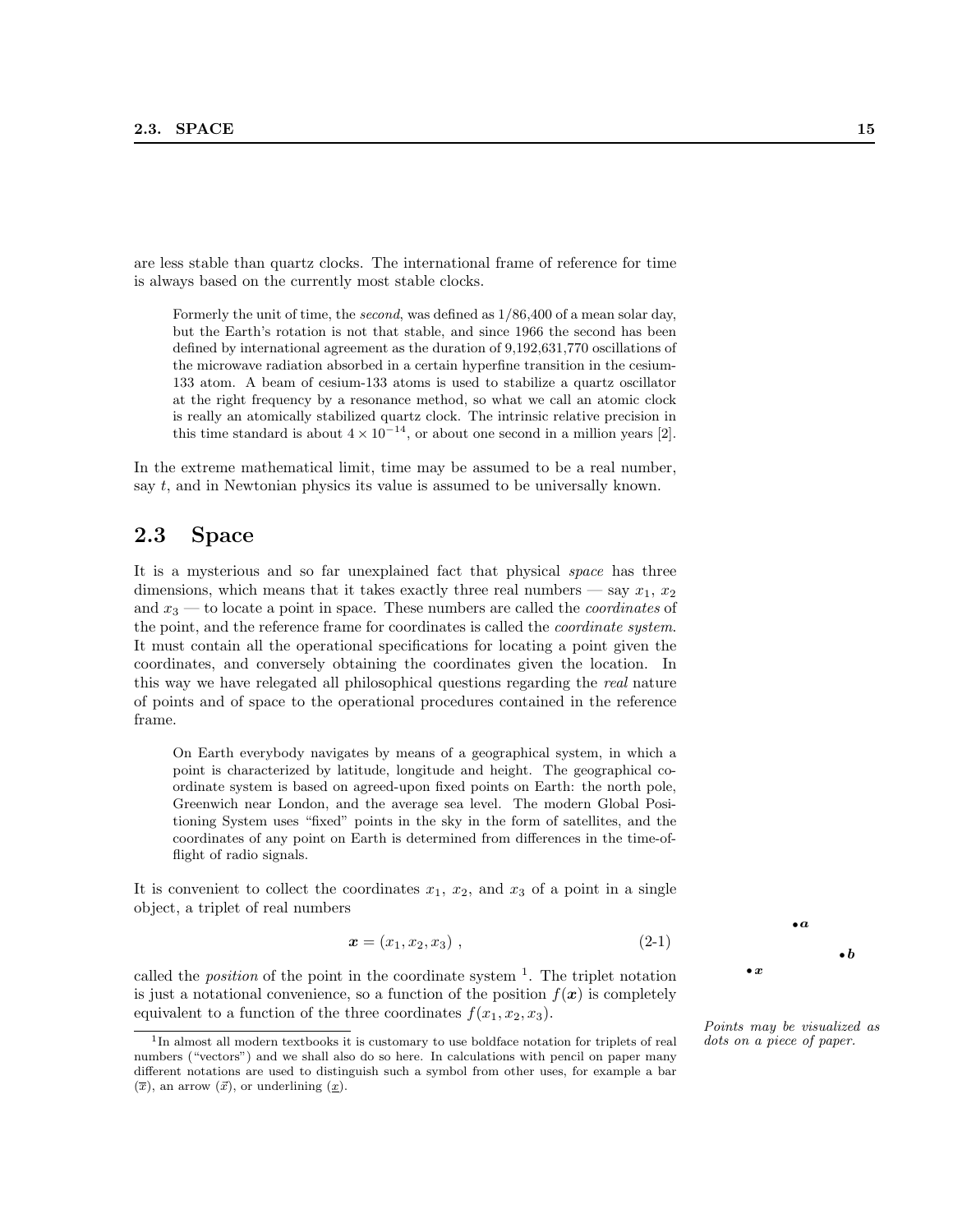There is nothing sacred about the names of the coordinates. In physics and especially in practical calculations, the coordinate variables are often renamed  $x_1 \rightarrow x, x_2 \rightarrow y$  and  $x_3 \rightarrow z$ , so that the general point becomes  $x \rightarrow (x, y, z)$ . It is also customary to write  $a = (a_x, a_y, a_z)$  for a general triplet, with the coordinate labels used as indices instead of 1, 2 and 3. It is of course of no importance whether the range of indices is labeled x, y, z or 1, 2, or 3 or something else, as long as there are three of them.

#### Coordinate transformations

Having located a point by a set of coordinates  $x = (x_1, x_2, x_3)$  in one coordinate system, the coordinates  $x' = (x'_1, x'_2, x'_3)$  of the exact same point in another coordinate system must be calculable from the first

$$
x'_1 = f_1(x_1, x_2, x_3) ,\n x'_2 = f_2(x_1, x_2, x_3) ,\n x'_3 = f_3(x_1, x_2, x_3) ,
$$

 $\bm{a} \leftrightarrow \bm{a}'$ 

In triplet notation this is written

$$
x' = f(x) . \tag{2-2}
$$

This postulate reflects that physical reality is unique and that different coordinate systems are just different ways of representing the same physical space in terms of real numbers. Conversely, every such one-to-one mapping of the coordinates defines another coordinate system. The study of coordinate transformations is central to analytic geometry and permits characterization of geometric quantities by the way they transform rather than in abstract terms (see section 2.5).

#### Length

From the earliest times humans have measured the *length* of a road between two points, say  $\boldsymbol{a}$  and  $\boldsymbol{b}$ , by counting the number of steps it takes to walk along this road. In order to communicate to others the length of a road, the count of steps must be accompanied by a clear definition of a step, for example in terms of an agreed-upon unit of length.

Originally the units of length  $\frac{m}{n}$  inch, foot, span, and fathom  $\frac{m}{n}$  were directly related to the human body, but increasing precision in technology demanded better-defined units. In 1793 the meter was introduced as a ten millionth of the distance from equator to pole on Earth, and until far into the twentieth century a unique "normal meter" was stored in Paris. Later the meter became defined as a certain number of wave lengths of a certain spectral line in krypton-86, an isotope of a noble gas which can be found anywhere on Earth. Since 1983 the meter has been defined by international convention to be the distance traveled by light in exactly 1/299,792,458 of a second [2]. The problem of measuring lengths has thus been transferred to the problem of measuring time, which makes sense

 $\bullet x \leftrightarrow x$  $\prime$  $\bm{b} \leftrightarrow \bm{b}'$ 

In different coordinate systems the same points have different coordinates.



The length of the road between  $\boldsymbol{a}$  and  $\boldsymbol{b}$  is measured by counting steps along the road. The distance is the length of the shortest road.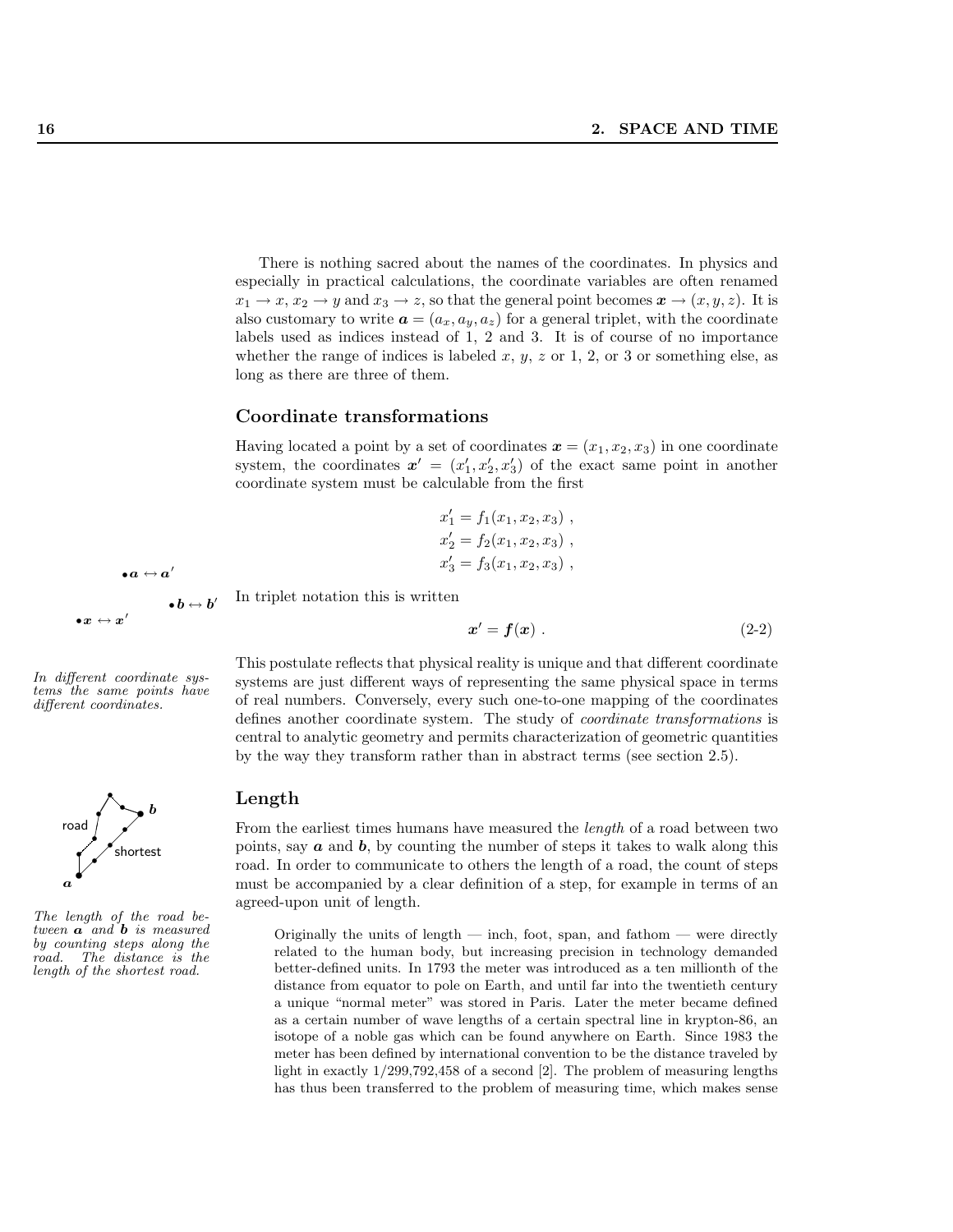because the precision of the time standard is at least a thousand times better than any proper length standard.

This method for determining length may be refined to any desired practical precision by using very short steps. In the extreme mathematical limit, the steps become infinitesimally small, and the road becomes a continuous path. The shortest such path is called a geodesic and represents the "straightest line" between the points. Airplanes and ships travel along geodesics, i.e. great circles on the spherical surface of the Earth.

## Distance

The distance between to points is defined to be the length of the shortest path between the points. Since the points are completely defined by their coordinates,  $\alpha$  and  $\dot{b}$  (relative to the coordinate system), the distance must be simply a real function  $d(a, b)$  of the two sets of coordinates. This function is not completely general; the definition of length in terms of numbers of steps implies that certain inequalities are fulfilled by the distance function.

From the definition it is clear that the distance between two points must be the same in all coordinate systems, because it can in principle be determined by laying out rulers between points without any reference to coordinate systems. The actual distance function  $d'(\mathbf{a}', \mathbf{b}')$  in a new coordinate system may be different from the old,  $d(a, b)$ , but the numerical value must be the same

$$
d'(\mathbf{a}', \mathbf{b}') = d(\mathbf{a}, \mathbf{b}) , \qquad (2-3)
$$

where  $a' = f(a)$  and  $b' = f(b)$  are calculated by the coordinate transformation (2-2). Knowing the distance function  $d(a, b)$  in one coordinate system, it may be calculated in any other coordinate system by means of the appropriate coordinate transformation.

This expresses the *invariance of the distance* under all coordinate transforma-<br>Invariance of the distance. tions. In the same way as (2-2) may be viewed mathematically as a definition of what is meant by "another coordinate system", the equation (2-3) may be viewed mathematically as a definition of what is meant by distance in an arbitrary other coordinate system.

## Cartesian coordinate systems

It is another fundamental physical fact that it is possible (within limited regions of space and time) to construct coordinate systems, in which the distance between any two points,  $\boldsymbol{a}$  and  $\boldsymbol{b}$ , is given by the expression

$$
d(\boldsymbol{a},\boldsymbol{b}) = \sqrt{(a_1 - b_1)^2 + (a_2 - b_2)^2 + (a_3 - b_3)^2}.
$$
 (2-4)

Such coordinate systems are called Cartesian and were first analyzed by Descartes. The distance function implies that space is *Euclidean* and therefore has all the properties one learns about in elementary geometry.

¡ ¡  $\sqrt{\text{shortest}}$ r a . In the mathematical limit<br>the shortest continuous the shortest continuous path connecting  $\boldsymbol{a}$  and  $\boldsymbol{b}$  is called the geodesic ("straight

¡

path

line").

r

b



René Descartes or Renatus Cartesius (1596–1650). French scientist and philosopher, father of analytic geometry. Developed a theory of mechanical philosophy, later to be superseded by Newton's work. Confronted with doubts about reality, he saw thought as the only argument for existence: "I think, therefore I am".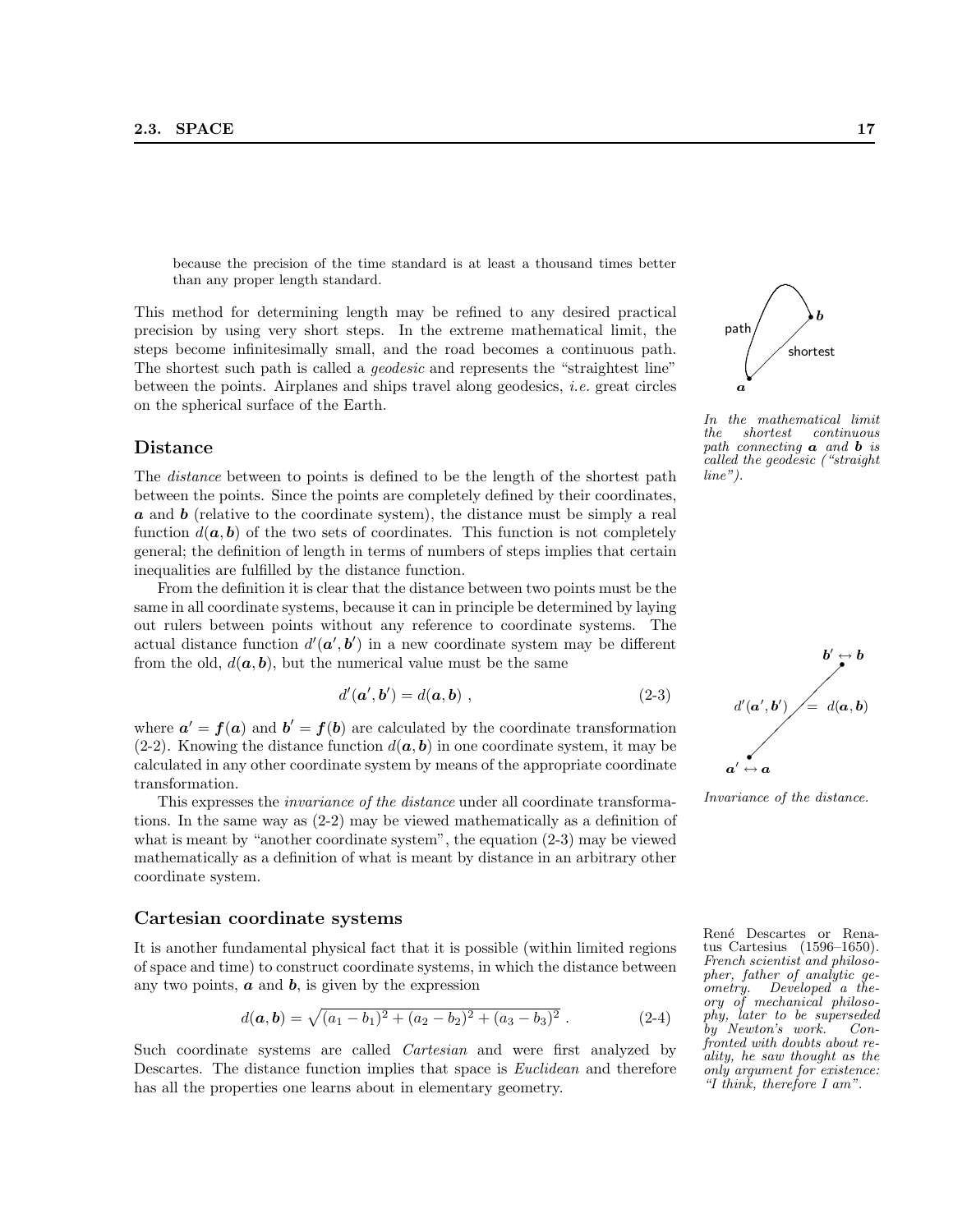

Geometric scaling of a vector.



Geometric addition and subtraction of vector.



The dotproduct of two vectors is  $|\mathbf{a}||\mathbf{b}|\cos\theta$  where  $\theta$ is the angle between them.



The cross product of two vectors is a vector orthogonal to both of length  $|a||b| \sin \theta$ , here drawn using a righthand rule.

# 2.4 Vector calculus

Triplets of real numbers play a central role in everything that follows, and it is convenient immediately to introduce a set of algebraic rules for these objects. We shall see below (section 2.6) that vectors in Cartesian coordinate systems are triplets that transform in a special way under coordinate transformations.

## Algebraic rules

The following operations endow triplets with the properties of the familiar geometric vectors. Visualization on paper is of course as useful as ever, so we shall also draw triplets and illustrate their properties by means of arrows.

Linear operations: Linear operations lie at the core of triplet algebra,

$$
s\mathbf{a} = (sa_1, sa_2, sa_3) \tag{2-5}
$$

$$
\mathbf{a} + \mathbf{b} = (a_1 + b_1, a_2 + b_2, a_3 + b_3) \tag{2-6}
$$

$$
\mathbf{a} - \mathbf{b} = (a_1 - b_1, a_2 - b_2, a_3 - b_3) \quad \text{(subtraction)} \tag{2-7}
$$

These rules tell us that the set of all triplets, also called  $\mathbb{R}^3$ , mathematically is a 3-dimensional vector space. A straight line with origin  $\boldsymbol{a}$  and direction  $\boldsymbol{b}$  is described by the linear function  $a + b s$  with  $-\infty < s < \infty$ .

Bilinear products: There are three different bilinear products of triplets, of which the two first are well-known from ordinary vector calculus,

$$
\mathbf{a} \cdot \mathbf{b} = a_1 b_1 + a_2 b_2 + a_3 b_3 \qquad \qquad \text{(dot product)} , \qquad (2-8)
$$

$$
\mathbf{a} \times \mathbf{b} = (a_2b_3 - a_3b_2, a_3b_1 - a_1b_3, a_1b_2 - a_2b_1) \quad \text{(cross product)} \tag{2-9}
$$

Two triplets are said to be orthogonal when their dot product vanishes. Notice that the cross product is defined entirely in terms of the coordinates, and that we do not in the rule itself distinguish between left-handed and right-handed coordinate systems. Whether you use your right or left hand when you draw a cross product on paper does not matter for the triplet product rule, as long as you consistently use the same hand for all such drawings.

The last one,

$$
ab = \begin{pmatrix} a_1 \\ a_2 \\ a_3 \end{pmatrix} (b_1, b_2, b_3) = \begin{pmatrix} a_1b_1 & a_1b_2 & a_1b_3 \\ a_2b_1 & a_2b_2 & a_2b_3 \\ a_3b_1 & a_3b_2 & a_3b_3 \end{pmatrix}
$$
 (tensor product), (2-10)

called the *tensor product*, is unusual in that it produces a  $3 \times 3$  matrix from two triplets, but otherwise it is perfectly well-defined and useful to have around. It is nothing but an ordinary matrix product of a column-matrix and a row-matrix, also called the direct product and sometimes in the older literature the dyadic product. In section 2.6 we shall introduce more general geometric objects, called tensors, of which the simplest are matrices of this kind. The tensor product, and tensors in general, cannot be given a simple visualization on paper.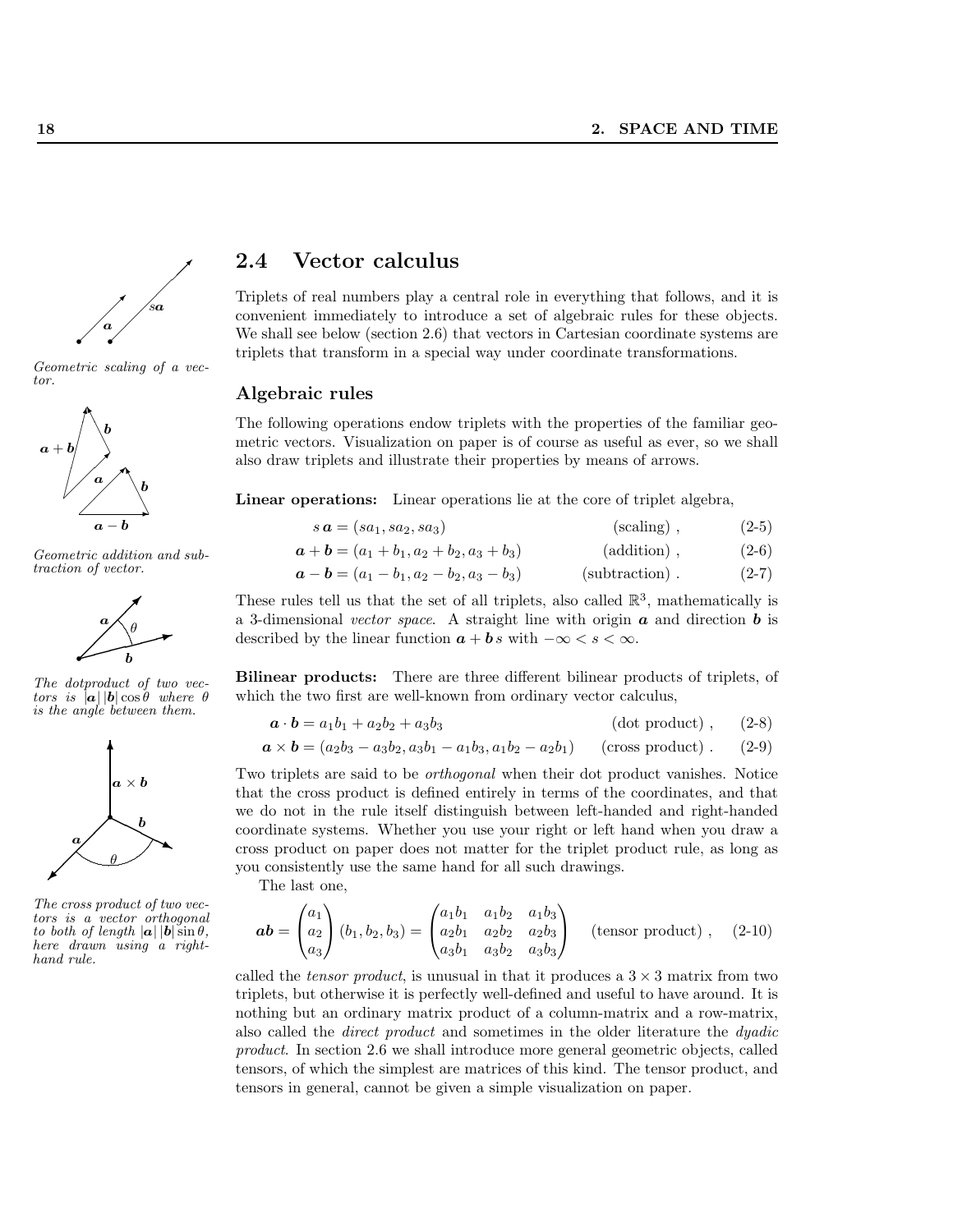Volume product: The trilinear product of three triplets obtained by combining the cross product and the dot product is called the volume product,

$$
\mathbf{a} \times \mathbf{b} \cdot \mathbf{c} = a_1b_2c_3 + a_2b_3c_1 + a_3b_1c_2 - a_1b_3c_2 - a_2b_1c_3 - a_3b_2c_1 . \tag{2-11}
$$

The right hand side clearly shows that the volume product equals the determinant of the matrix constructed from the three vectors,

$$
\mathbf{a} \times \mathbf{b} \cdot \mathbf{c} = \begin{vmatrix} a_1 & b_1 & c_1 \\ a_2 & b_2 & c_2 \\ a_3 & b_3 & c_3 \end{vmatrix} \qquad \qquad \text{(volume product)} \tag{2-12}
$$

The volume product is antisymmetric under exchange of any pair of vectors. Its value is the (signed) volume of the parallelepiped spanned by the vectors.

Square and norm: The square and the norm are standard definitions

$$
a^2 = a \cdot a = a_1^2 + a_2^2 + a_3^3 \qquad \qquad \text{(square)} , \qquad \qquad (2-13)
$$

$$
|\mathbf{a}| = \sqrt{\mathbf{a}^2} = \sqrt{a_1^2 + a_2^2 + a_3^3}
$$
 (norm or length). (2-14)

This definition of the norm is closely related to the form of the Cartesian distance (2-4) which may now be written  $d(\mathbf{a}, \mathbf{b}) = |\mathbf{a} - \mathbf{b}|$ .

## Basis vectors

The coordinate axes of a Cartesian coordinate system are straight lines with a common origin  $\mathbf{0} = (0, 0, 0)$  and directions,

$$
e_1 = (1, 0, 0) , \t(2-15a)
$$

$$
e_2 = (0, 1, 0) , \t(2-15b)
$$

$$
e_3 = (0, 0, 1) . \t(2-15c)
$$

These triplets are called the *basis* vectors of the coordinate system<sup>2</sup>, or just the basis, and every position  $x$  may trivially be written as a linear combination of  $\frac{Visualization}{s}$  of the C the basis vectors with the coordinates as coefficients,

$$
x = x_1 e_1 + x_2 e_2 + x_3 e_3 . \qquad (2-16)
$$

The basis vectors are normalized and mutually orthogonal,

$$
|e_1| = |e_2| = |e_3| = 1 , \t\t(2-17)
$$

$$
e_1 \cdot e_2 = e_2 \cdot e_3 = e_3 \cdot e_1 = 0. \qquad (2-18)
$$

✧✧✧✧✧✧ ✡ ✡ ✡ ✧✧ ✡ ✡  $\prime$ ✡ ✡ ✡ ✡ ✡ a b c

Three vectors spanning a parallelepiped.



3

.<br>⊭

 $\bar{x}_3$ 

 $\mathsf{L}$  .

r

 $\overline{x_2}$ 

 $e_2$ e3

2

 $\angle$ ¡ ¡ ¡✠

0

 $\left(\begin{smallmatrix}e\end{smallmatrix}\right)$ ✻ ✠r

e1

 $\ddot{\mathbf{r}}$ 

✲

.<br>F  $\overline{x_1}$ 

1



<sup>&</sup>lt;sup>2</sup>In some texts the basis vectors are symbolized by the coordinate label with a hat above:  $\hat{1}$ ,  $\hat{2}$ , and  $\hat{3}$ .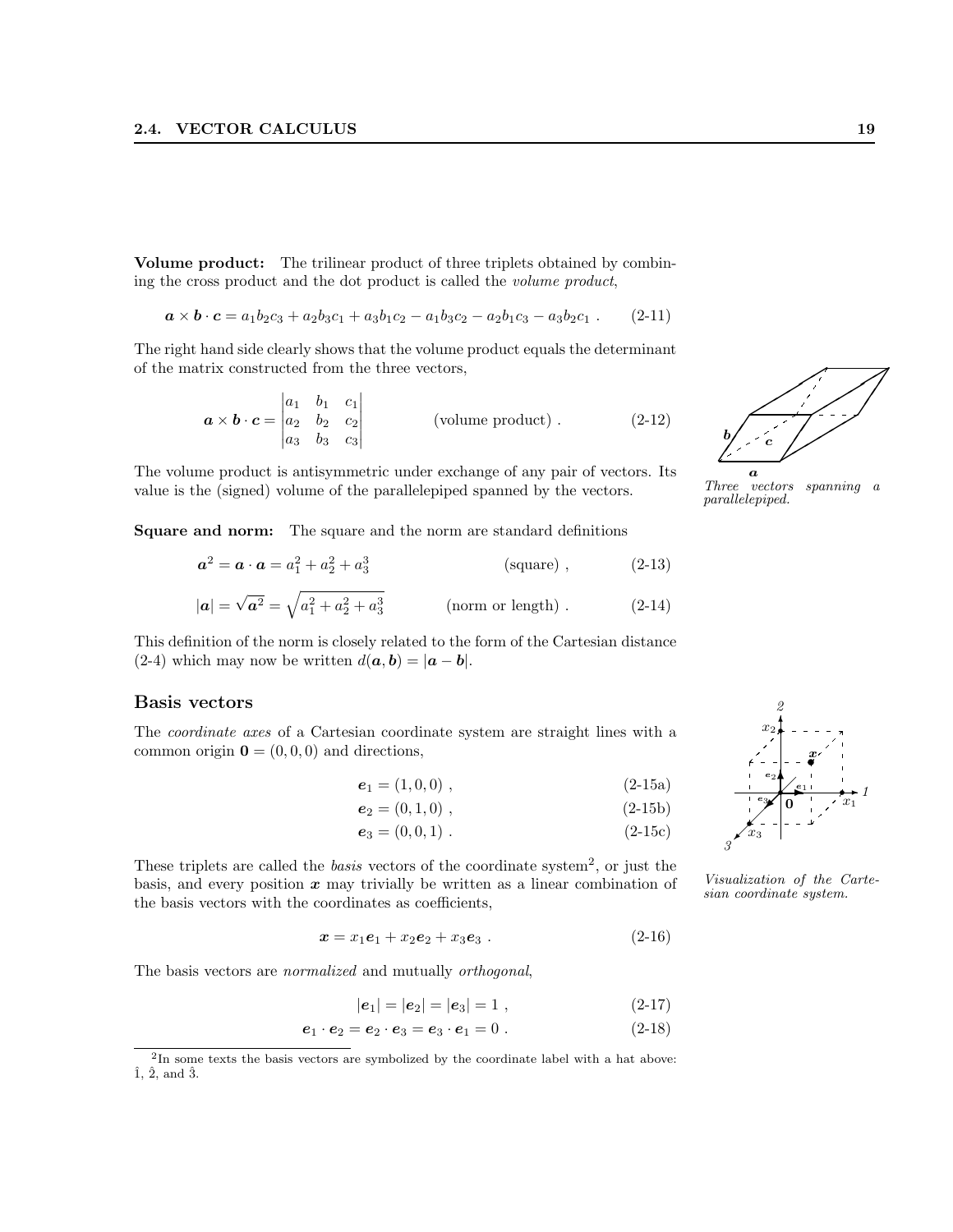

A Cartesian coordinate system with axes labeled  $x, y$ and z.

Using these relations and (2-16) we find

$$
x_1 = \mathbf{e}_1 \cdot \mathbf{x} \tag{2-19a}
$$

$$
x_2 = \mathbf{e}_2 \cdot \mathbf{x} \tag{2-19b}
$$

$$
x_3 = \mathbf{e}_3 \cdot \mathbf{x} \tag{2-19c}
$$

showing that the coordinates of a point may be understood as the normal projections of the point on the axes of the coordinate system.

Combining (2-16) with (2-19) we obtain the identity

$$
\bm{e}_1(\bm{e}_1\cdot \bm{x})+\bm{e}_2(\bm{e}_2\cdot \bm{x})+\bm{e}_3(\bm{e}_3\cdot \bm{x})=\bm{x} \; ,
$$

valid for all  $x$ . Since this is a linear identity, we may remove  $x$  and express this completeness relation in a compact form by means of the tensor product (2-10)

$$
e_1e_1 + e_2e_2 + e_3e_3 = \mathbf{1} \tag{2-20}
$$

where on the right hand side the symbol **1** stands for the  $3 \times 3$  unit matrix<sup>3</sup>.

We emphasize that the handedness of the coordinate system has not entered the formalism. Correspondingly, the volume of the unit cube,

$$
e_1 \cdot e_2 \times e_3 = +1 \tag{2-21}
$$

is always positive, independently of whether you call the hand you write with the left or the right!

#### Index notation

Triplet notation for vectors is sufficient in most areas of physics, because physical quantities are mostly scalars (i.e. single numbers like mass) or vectors such as velocity, but sometimes it is necessary to use a more powerful and transparent notation which generalizes better to more complex expressions and quantities. It is called index notation or tensor notation, and consists in all simplicity in writing out the coordinate indices explicitly wherever they occur. Instead of thinking of a position as a triplet  $x$ , we think of it as the set of coordinates  $x_i$  with the index i running implicitly over the coordinate labels,  $i = 1, 2, 3$  or  $i = x, y, z$ , without having to state it every time.

Triplet and index notations coexist quite peacefully as witnessed by the linear operations

$$
(s\mathbf{a})_i = s a_i , \qquad (2-22)
$$

$$
(\mathbf{a} + \mathbf{b})_i = a_i + b_i \tag{2-23}
$$

$$
(\mathbf{a} - \mathbf{b})_i = a_i - b_i \tag{2-24}
$$

<sup>&</sup>lt;sup>3</sup>In order to distinguish a matrix from a triplet, the matrix symbol will be written in heavy unslanted boldface. The distinction is not particularly visible in print. With pencil on paper,  $3 \times 3$  matrices are sometimes marked with a double bar  $(\overline{1})$  or a double arrow  $(\overleftrightarrow{1})$ .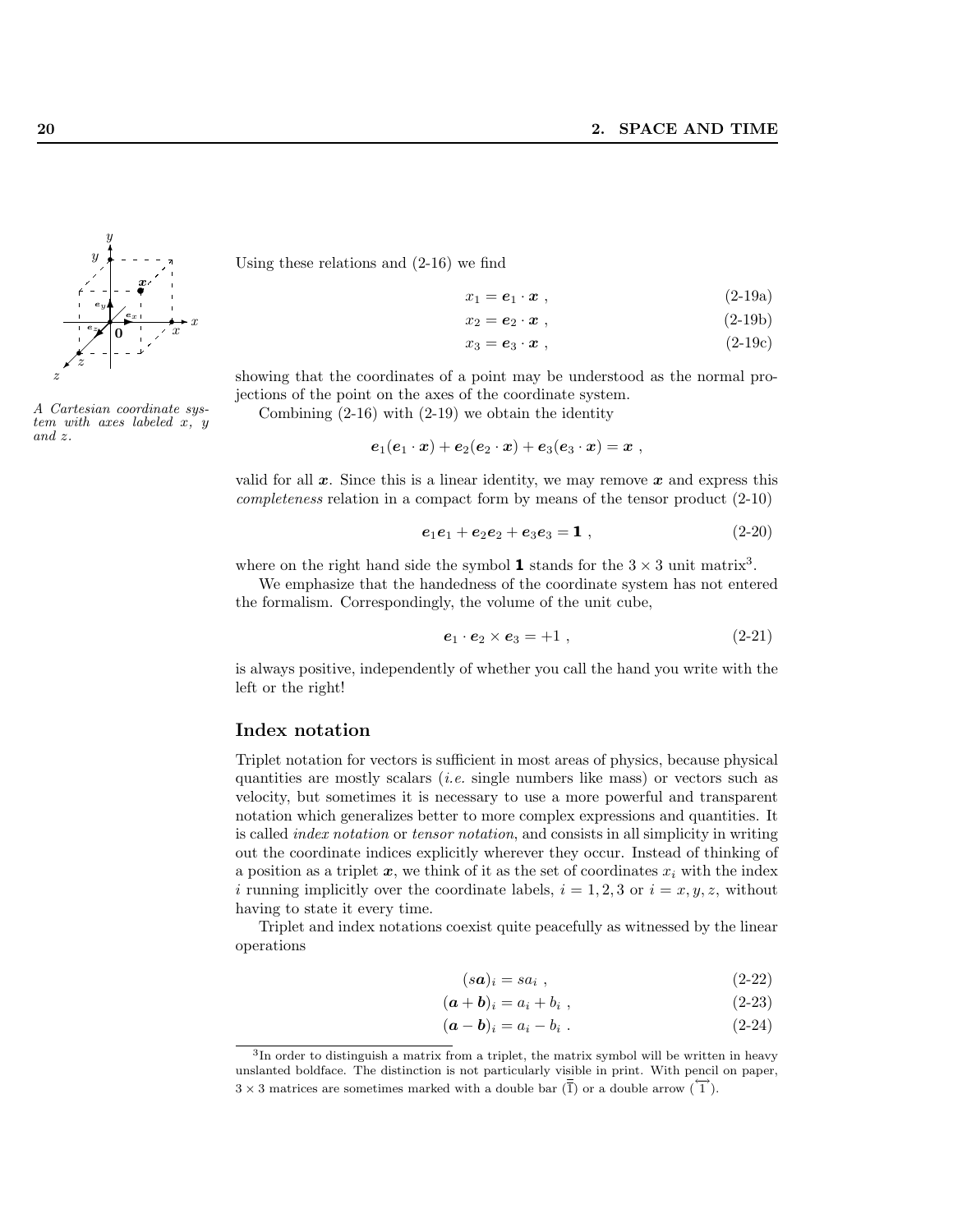For the scalar product we let the sum range implicitly over the coordinate labels,

$$
\mathbf{a} \cdot \mathbf{b} = \sum_{i} a_i b_i \tag{2-25}
$$

In full-fledged tensor calculus the summation symbol is left out and understood as implicitly present for all indices that occur precisely twice in a term, but we shall refrain from doing so here.

The nine scalar products of basis vectors has two indices that each run implicitly over the three coordinate labels, and is written

$$
e_i \cdot e_j = \delta_{ij} \tag{2-26}
$$

The expression  $\delta_{ij}$  is nothing but the unit matrix in index notation, Leopold Kronecker (1823–

$$
\delta_{ij} = \begin{cases} 1 & \text{for } i = j \\ 0 & \text{otherwise} \end{cases}, \tag{2-27}
$$

also called the Kronecker delta. This is the first example of a true tensor of rank 2. Another is the tensor product (2-10) of two vectors, which takes the form

$$
(\boldsymbol{ab})_{ij} = a_i b_j \tag{2-28}
$$

It is in fact not enough for a tensor just to have two (or more) indices, but it suffices for now. In section 2.6 we shall see what really characterizes tensors.

The volume product (2-11) becomes a triple sum over indices,

$$
\mathbf{a} \times \mathbf{b} \cdot \mathbf{c} = \sum_{ijk} \epsilon_{ijk} a_i b_j c_k , \qquad (2-29)
$$

with 27 coefficients,

$$
\epsilon_{ijk} = \begin{cases}\n+1 & \text{if } i = 123, 231, 312, \\
-1 & \text{if } i = 132, 213, 321, \\
0 & \text{otherwise}\n\end{cases} \tag{2-30}
$$

The symbol  $\epsilon_{ijk}$  is in fact a tensor of third rank, called the Levi-Civita symbol. Tullio Levi-Civita (1873–

Finally, the cross product (2-9) may be written as a double sum over two indices of the form,

$$
(\mathbf{a} \times \mathbf{b})_i = \sum_{jk} \epsilon_{ijk} a_j b_k \tag{2-31}
$$

Mostly we shall avoid this complicated notation, although it does come in handy in some situations.

1891). German mathematician, contributed to the theory of elliptic functions, algebraic equations, and algebraic numbers.

1941). Italian mathematician, contributed to differential calculus, relavitivy, and founded (with Ricci) tensor analysis in curved space.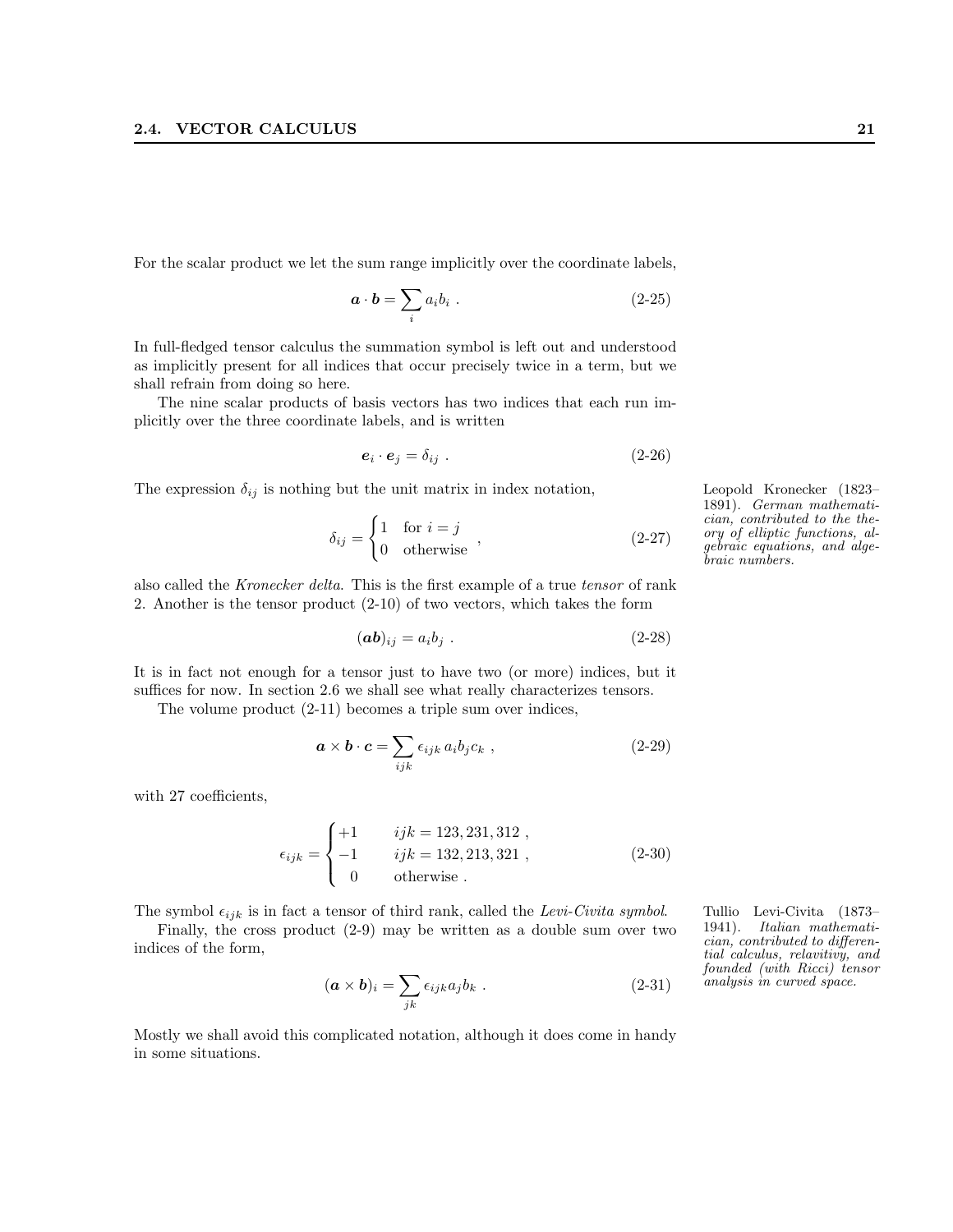## Derivatives

Various types of derivatives involving triplets may be defined, namely

$$
\frac{\partial \mathbf{a}}{\partial s} = \left( \frac{\partial a_1}{\partial s}, \frac{\partial a_2}{\partial s}, \frac{\partial a_3}{\partial s} \right) \qquad \text{(scalar derivative)}, \qquad (2-32)
$$
  

$$
\frac{\partial}{\partial \mathbf{a}} = \left( \frac{\partial}{\partial a_1}, \frac{\partial}{\partial a_2}, \frac{\partial}{\partial a_3} \right) \qquad \text{(vector derivative)}.
$$
 (2-33)

In the first line, the derivative of a triplet after a parameter is defined. In the second line, a symbolic notation is introduced for the three derivatives after a triplet's coordinates (see problem 2.8 for simple uses of this notation).

In Cartesian coordinates a special symbol is introduced for the triplet of spatial derivatives, called the gradient operator or nabla,

$$
\nabla = \left(\frac{\partial}{\partial x_1}, \frac{\partial}{\partial x_2}, \frac{\partial}{\partial x_3}\right) ,\qquad (2-34)
$$

which in index notation becomes,

$$
\nabla_i = \frac{\partial}{\partial x_i} \tag{2-35}
$$

This illustrates the difference between the use of the coordinate label i as index on the gradient components  $\nabla_i$  and the use of a coordinate *name*  $x_i$  as in the partial derivatives. The distinction becomes quite subtle but no less important when the coordinate names are also used as labels, as in  $\nabla_x = \partial/\partial x$  etc.

#### Divergence and curl

In continuum physics we shall often meet vector fields of the form

$$
\mathbf{v}(\mathbf{x}) = (v_1(\mathbf{x}), v_2(\mathbf{x}), v_3(\mathbf{x})). \tag{2-36}
$$

Using the gradient operator as the left hand component in the dot-product (2-8) we obtain a new field, called the *divergence* of  $v$ ,

$$
\nabla \cdot \mathbf{v} = \nabla_1 v_1 + \nabla_2 v_2 + \nabla_3 v_3 = \frac{\partial v_1}{\partial x_1} + \frac{\partial v_2}{\partial x_2} + \frac{\partial v_3}{\partial x_3} . \tag{2-37}
$$

Here we have, as we shall often do in the following, left out the explicit dependence on the spatial variable  $x$ .

Similarly, if we use the gradient operator as the left hand component in the cross-product (2-9) we obtain another vector field,

$$
\nabla \times \boldsymbol{v} = (\nabla_2 v_3 - \nabla_3 v_2, \nabla_3 v_1 - \nabla_1 v_3, \nabla_1 v_2 - \nabla_2 v_1), \qquad (2-38)
$$

called the *curl*  $4$  of **v**. Trilinear combinations of these operators obey important identities (see problem 2.14).

<sup>&</sup>lt;sup>4</sup>In the older literature the curl  $\nabla \times v$  is often denoted by curl v or rot v, and the divergence  $\nabla \cdot v$  by div  $v$ .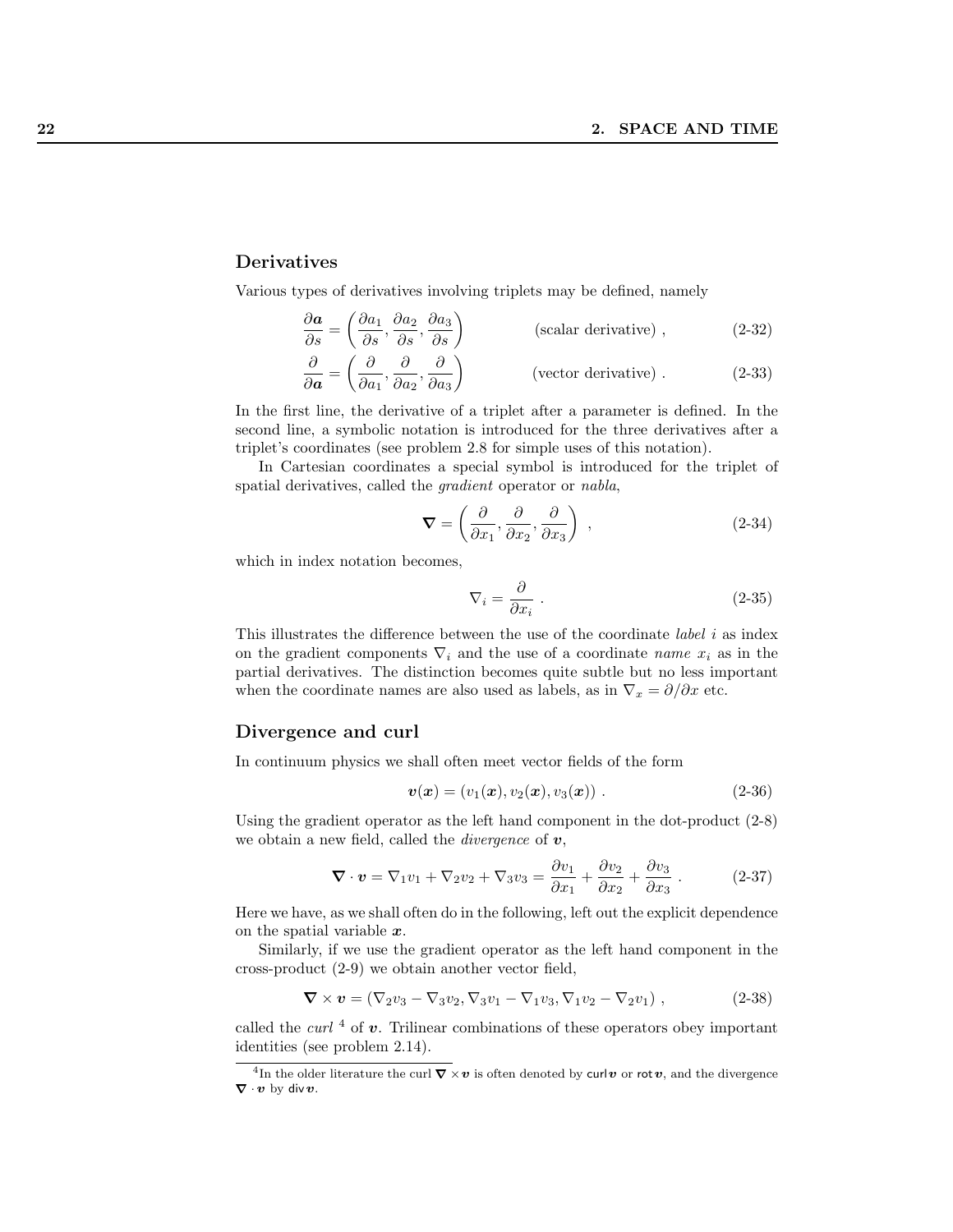# 2.5 Cartesian coordinate transformations

The same Euclidean world may be described geometrically by different observers with different reference frames. Each observer constructs his own preferred Cartesian coordinate system and determines all positions relative to that. Every observer thinks that his basis vectors have the simple form (2-15) and satisfy the same orthogonality and completeness relations. Every observer believes he is right-handed. How can they ever agree on anything with such a self-centered view of the world?

The answer is — as explained in section  $2.3$  — that the two descriptions are related by a coordinate transformation (2-2). Since the distance between any two points is independent of the coordinate system, the shortest paths must coincide, and straight lines must be mapped onto straight lines by any Cartesian coordinate transformation. Seen from one Cartesian coordinate system, which we shall call the "old", the axes of another Cartesian coordinate system, called the "new", will therefore also appear to be straight lines with a common origin. Furthermore, since the scalar product of two vectors can be expressed in terms of the norm (problem 2.4), it must like distance be independent of the specific coordinate system, so that the new axes will also appear to be orthogonal in the geometry of the old coordinate system. Different observers will thus agree that their respective coordinate systems are indeed Cartesian.

## Simple transformations

We begin the analysis of coordinate transformations with the familiar elementary transformations: translation, rotation, and reflection. These transformations are of the general form (2-2), expressing the coordinates of a geometrical point in the new system as a function of the coordinates of the same point in the old. The simple transformations are related to a special choice of coordinate axes, and similar simple transformations may be defined for other choices.

Simple translation: A simple *translation* of the origin of coordinates along the x-axis by a constant amount  $c$  is given by

$$
x' = x - c \tag{2-39a}
$$

$$
y' = y \tag{2-39b}
$$

$$
z' = z \tag{2-39c}
$$

The axes of the new coordinate system are in this case parallel with the axes of the old.



The old and the new Carte-<br>sian systems.



Simple translation of the coordinate system by c along the x-axis.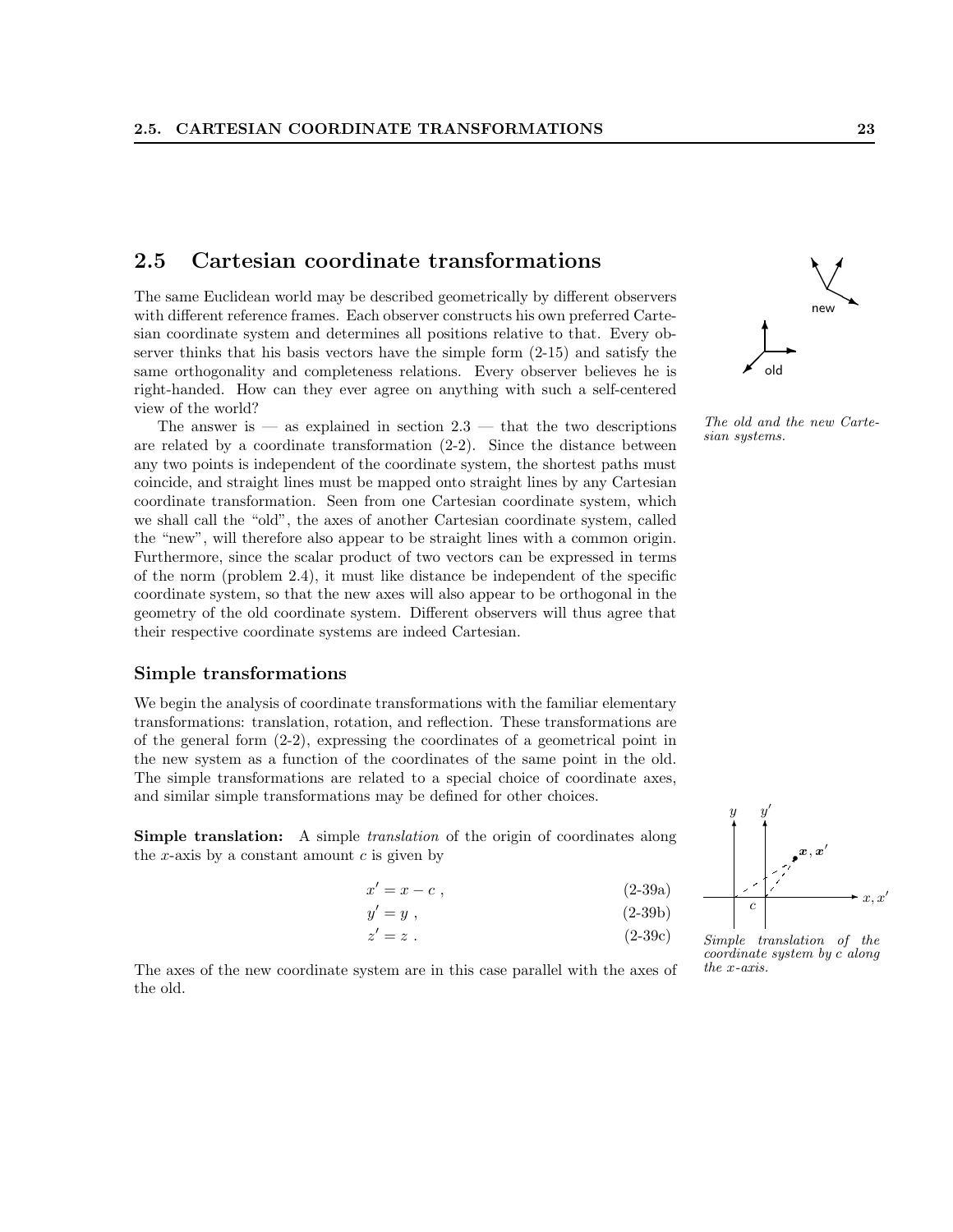

Simple rotation of the coordinate system around the z-axis (pointing out of the paper) through an angle  $\phi$ . rical considerations.



A simple reflection in the yz-plane.

Simple rotation: A simple *rotation* of the coordinate system through an angle  $\phi$  around the *z*-axis corresponds to the transformation

$$
x' = x \cos \phi + y \sin \phi , \qquad (2-40a)
$$

$$
y' = -x\sin\phi + y\cos\phi , \qquad (2-40b)
$$

$$
z' = z \tag{2-40c}
$$

The signs of the terms in the first two lines may be verified by ordinary geomet-

Simple reflection: A simple *reflection* in the yz-plane is described by

$$
x' = -x ,\n y' = y ,\n z' = z .
$$
\n(2-41)

A simple reflection always transforms a right-handed coordinate system into a left-handed one, and conversely, independently of which hand you may claim to be the right one.

## General transformations

Let the new Cartesian coordinate system be characterized (in the old) by the origin c and the three orthogonal and normalized basis vectors  $a_1, a_2$ , and  $a_3$ , satisfying the usual relations (see fig. 2.1)

$$
|a_1| = |a_2| = |a_3| = 1
$$
  
\n
$$
a_1 \cdot a_2 = a_2 \cdot a_3 = a_3 \cdot a_1 = 0
$$
 (2-42)

A position  $x' = (x'_1, x'_2, x'_3)$  in the new coordinate system must then correspond to the (old) position,

$$
x = c + x'_1 a_1 + x'_2 a_2 + x'_3 a_3 . \qquad (2-43)
$$

The new coordinates are obtained by multiplying from the left with the new basis vectors and using orthonormality (2-42)

$$
x'_1 = a_1 \cdot (\boldsymbol{x} - \boldsymbol{c}) = a_{11}(x_1 - c_1) + a_{12}(x_2 - c_2) + a_{13}(x_3 - c_3) ,
$$
  
\n
$$
x'_2 = a_2 \cdot (\boldsymbol{x} - \boldsymbol{c}) = a_{21}(x_1 - c_1) + a_{22}(x_2 - c_2) + a_{23}(x_3 - c_3) ,
$$
  
\n
$$
x'_3 = a_3 \cdot (\boldsymbol{x} - \boldsymbol{c}) = a_{31}(x_1 - c_1) + a_{32}(x_2 - c_2) + a_{33}(x_3 - c_3) .
$$

where  $a_{ij} = (a_i)_j$  are the coordinates of the new basis vectors. This is the most general coordinate transformation between any two Cartesian coordinate systems. It is not very difficult to show that the most general transformation may be composed from a sequence of simple transformations (problem 2.20).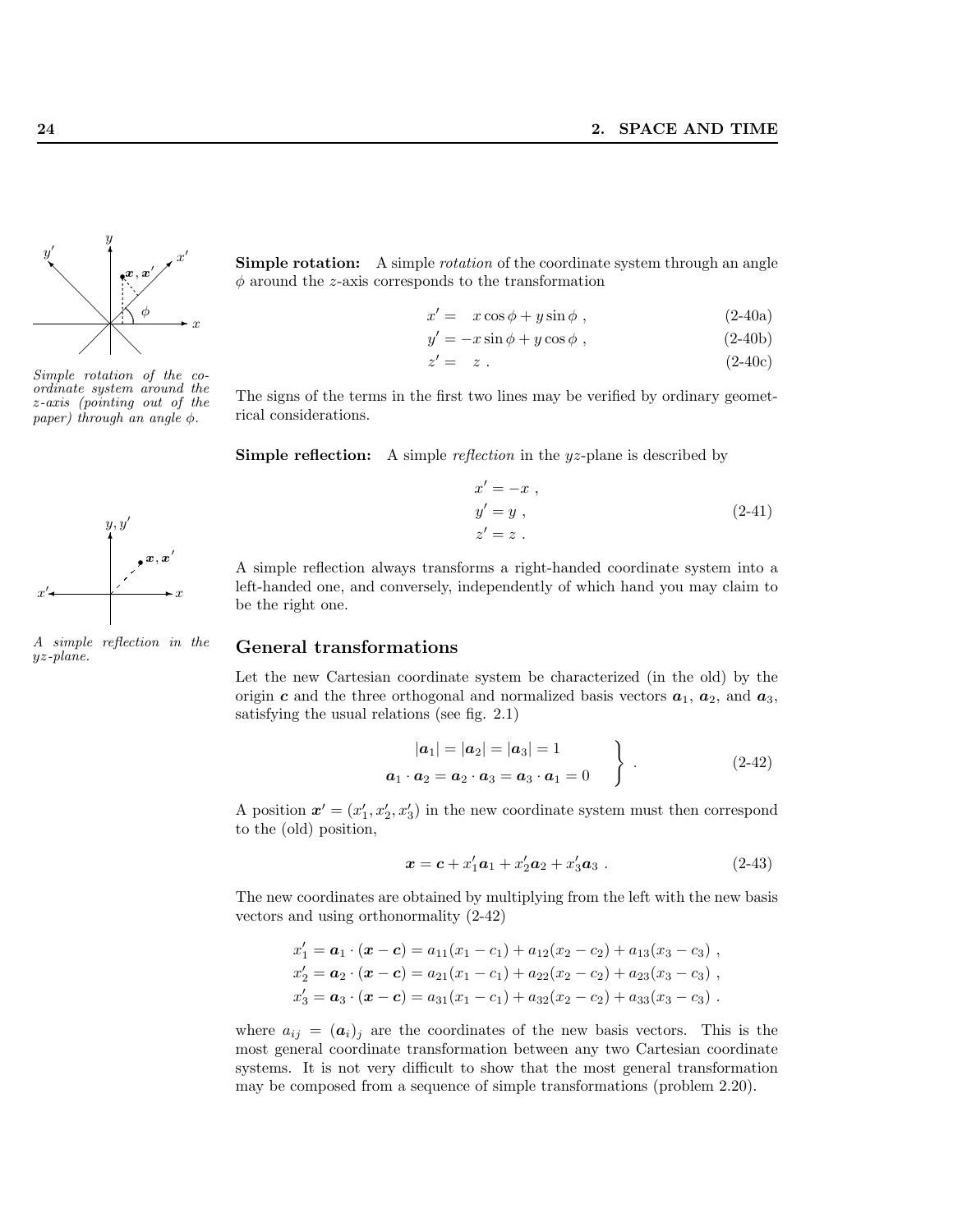

Figure 2.1: Relations between the old and the new Cartesian systems.

Using index notation, the general coordinate transformation may be written,

$$
x'_{i} = \sum_{j} a_{ij} (x_j - c_j) .
$$
 (2-44)

It is characterized by the translation vector  $\mathbf{c} = \{c_i\}$  and the transformation matrix  $\mathbf{A} = (a_i)_j = \{a_{ij}\}\$  having the new basis vectors as rows. In matrix notation the transformation becomes even more compact<sup>5</sup>,

$$
x' = \mathbf{A} \cdot (x - c) \tag{2-45}
$$

The transformation matrix for a simple translation along the  $x$ -axis  $(2-39)$  is just the unit matrix,  $\mathbf{A} = \mathbf{1}$ , whereas for a simple rotation around the *z*-axis (2-40) we obtain the non-trivial matrix,

$$
\mathbf{A} = \begin{pmatrix} \cos \phi & \sin \phi & 0 \\ -\sin \phi & \cos \phi & 0 \\ 0 & 0 & 1 \end{pmatrix} .
$$
 (2-46)

A simple reflection in the  $yz$ -plane  $(2-41)$  is characterized by a diagonal transformation matrix with  $(-1, 1, 1)$  along the diagonal.

The orthogonality of the new basis vectors implies that

$$
\boldsymbol{a}_i \cdot \boldsymbol{a}_j = \sum_k a_{ik} a_{jk} = \delta_{ij} . \qquad (2-47)
$$

<sup>&</sup>lt;sup>5</sup>In ordinary mathematical matrix calculus one would not use the dot to indicate multiplication (nor to indicate a scalar product), but this notation is quite natural for three-dimensional vectors and matrices that we encounter so often in physics.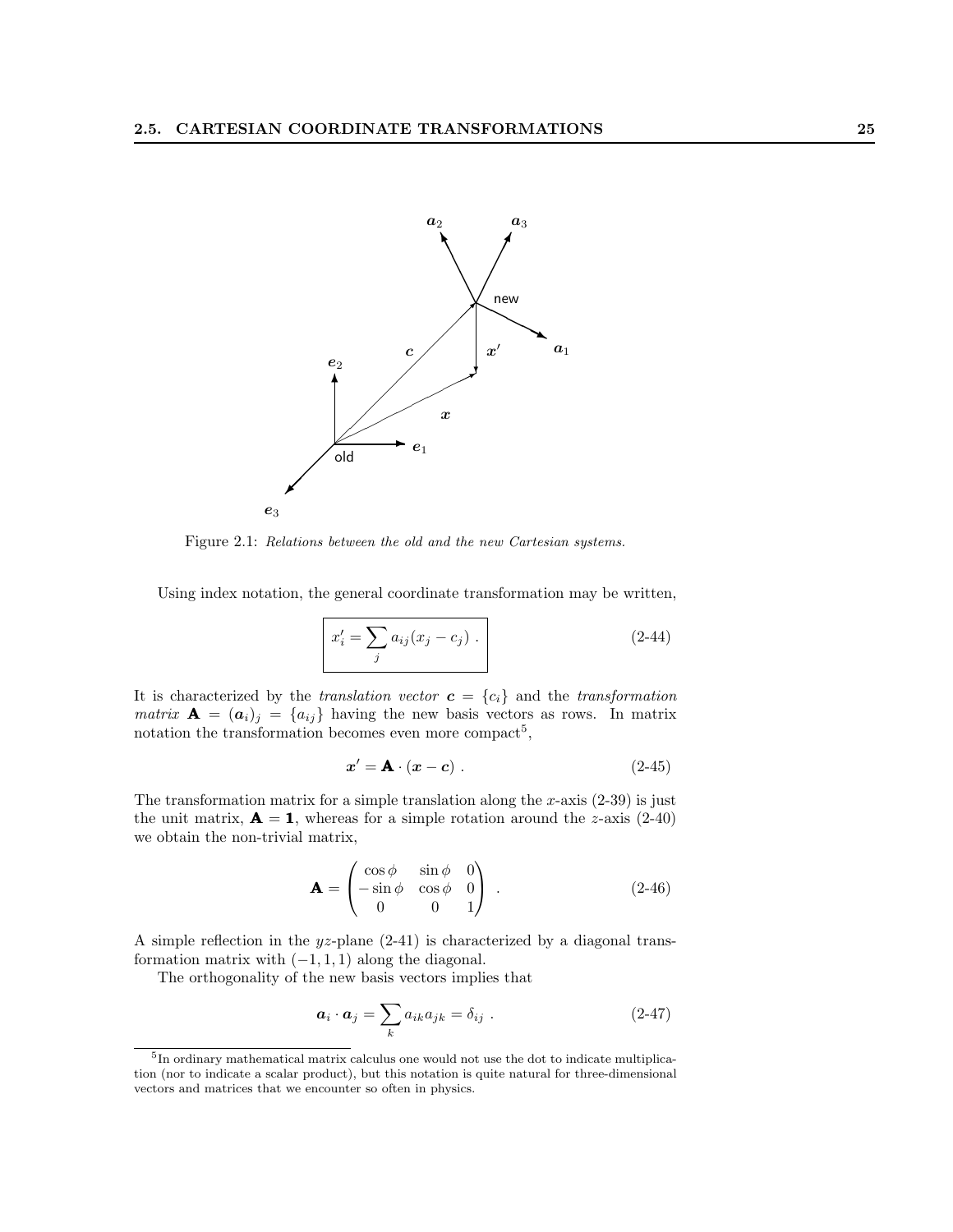On matrix form this is becomes

$$
\mathbf{A} \cdot \mathbf{A}^{\top} = \mathbf{1} \tag{2-48}
$$

where  $(\mathbf{A}^{\top})_{ij} = (a_{j})_{i} = a_{ji}$  is the transposed matrix having the new basis vectors as columns, and **1** is as before the  $3 \times 3$  unit matrix.

The transposed matrix has the same determinant and the determinant of a product of matrices is the product of the determinants. Taking the determinant of (2-48) we obtain  $(\det \mathbf{A})^2 = 1$ , or

$$
\det \mathbf{A} = \pm 1 \tag{2-49}
$$

The transformation matrices are thus divided into two completely separate classes, those with determinant  $+1$ , called *rotations* or sometimes *proper ro*tations, and those with determinant  $-1$ , generically called reflections. Since the simple reflection (2-41) has determinant  $-1$ , all reflections may be composed of a simple reflection followed by a rotation.

## 2.6 Scalars, vectors, and tensors

Various geometric quantities, scalars, vectors and tensors, may now be classified according to their behavior under pure rotations. Further subclassification according to the behavior under reflection and translation is also possible.

#### Classification under rotation

When you rotate the coordinate system the world stays the same; it is only the way you describe that changes. Some geometrical quantities, for example the distance between two points, are unaffected by a rotation; others like the coordinates of your current position will change.

**Scalars:** A single quantity S is called a *scalar*, if it is invariant under rotations

$$
S'=S\tag{2-50}
$$

Thus the distance, the norm and the dotproduct are scalars. In physics the natural constants, material constants, as well as mass and charge of particles are scalars.

Vectors: Any triplet of quantities,  $V$ , is called a *vector*, if it transforms under rotations according to

$$
V_i' = \sum_j a_{ij} V_j \qquad (2-51)
$$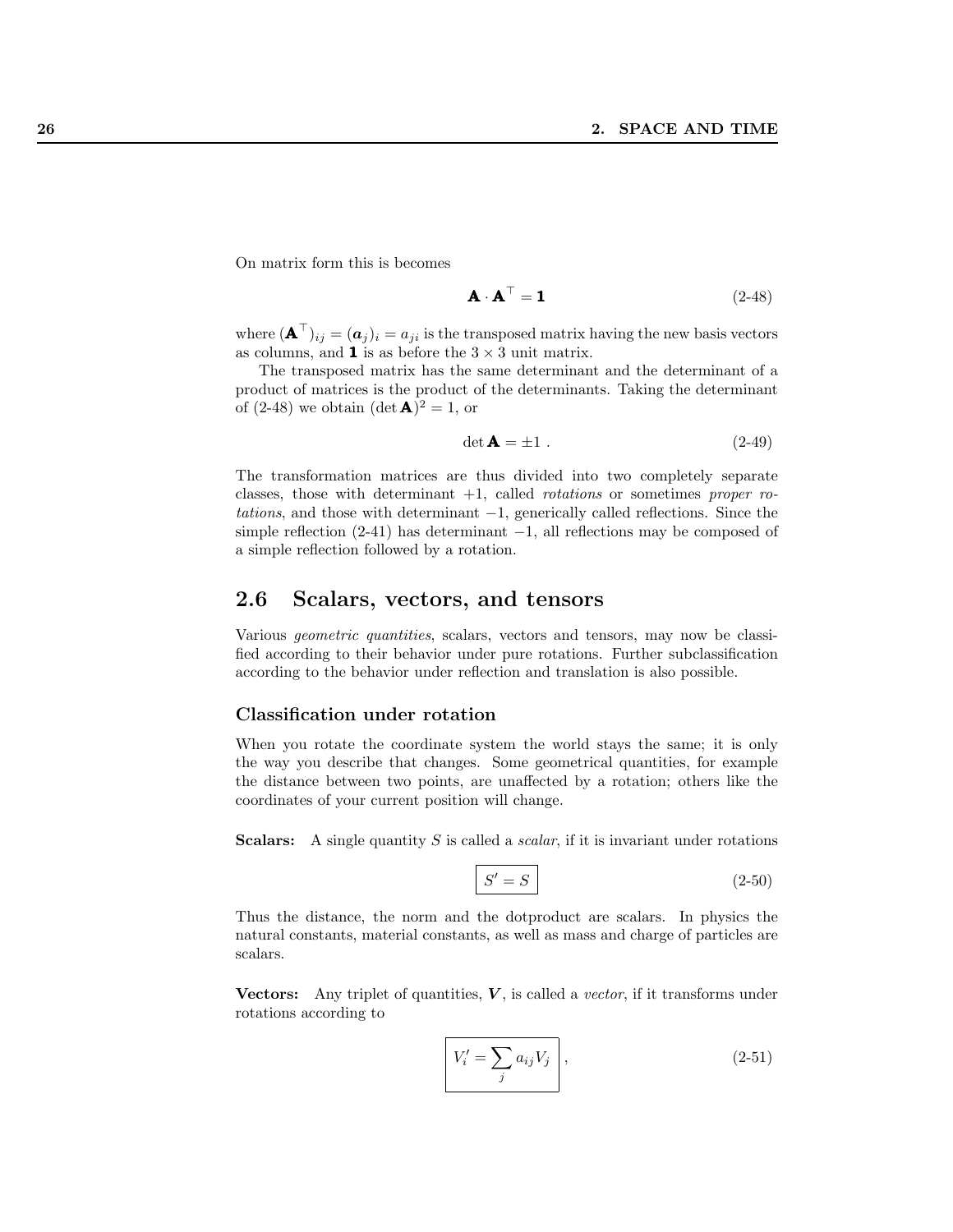or equivalently in matrix form,

$$
V' = \mathbf{A} \cdot V \tag{2-52}
$$

In physics, velocity, acceleration, momentum, force, and many other quantities are vectors in this sense. The coordinates  $x$  of a point may also be called a vector according to this definition, but that is only correct in linear coordinate systems, in particular the Cartesian ones, and would be very wrong in curvilinear coordinates or curved spaces.

This definition shows that triplets must have special transformation properties to qualify as vectors. A triplet containing your weight, your height, and your age, is not a vector but a collection of three scalars.

Tensors: Using the vector transformation (2-51), the tensor product of two vectors  $V W$ , is found to transform according to the rule,

$$
(\mathbf{V}'\mathbf{W}')_{ij} = V'_i W'_j = \left(\sum_k a_{ik} V_k\right) \left(\sum_l a_{jl} W_l\right) = \sum_{kl} a_{ik} a_{jl} V_k W_l.
$$

In the last step we have reordered the sums into a convenient form.

More generally, any set of 9 quantities arranged in a matrix

$$
\mathbf{T} = \{T_{ij}\} = \begin{pmatrix} T_{11} & T_{12} & T_{13} \\ T_{21} & T_{22} & T_{23} \\ T_{31} & T_{32} & T_{33} \end{pmatrix}
$$
 (2-53)

is called a tensor of rank 2, provided it obeys the transformation law,

$$
T'_{ij} = \sum_{kl} a_{ik} a_{jl} T_{kl} , \qquad (2-54)
$$

which in matrix form may be written,

$$
\mathbf{T}' = \mathbf{A} \cdot \mathbf{T} \cdot \mathbf{A}^{\top} . \tag{2-55}
$$

In physics, the moment of inertia of an extended body and the quadrupole moment of a charge distribution are well-known tensors of second rank.

Similarly, tensors of higher rank may be constructed. A tensor of rank  $r$  has  $r$ indices and is a collection of  $3<sup>r</sup>$  quantities that transform as the direct product of r vectors. We have so far only met one third rank tensor, the Levi-Civita symbol (2-30) (see problem 2.22).

## ∗ Classification under reflection

Instead of a simple reflection in the  $yz$ -plane, we shall classify quantities according to their behavior under a complete reflection of the coordinate system through its origin



A complete reflection of the coordinate system in the origin. A rotation through  $\pi$ around the x-axis converts this to a simple reflection in the yz-plane.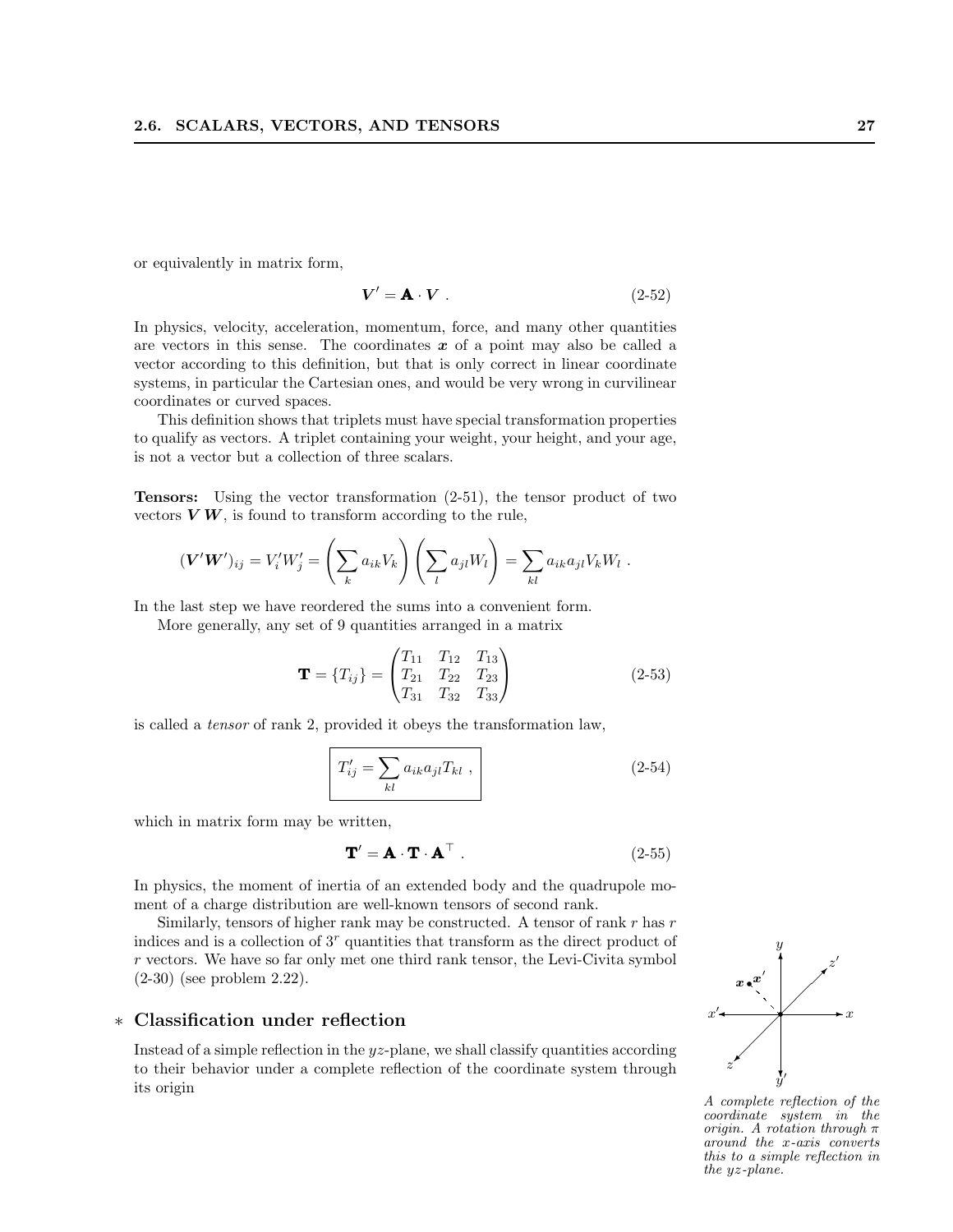$$
x' = -x \tag{2-56}
$$

Geometrically, the reflection in the origin may be viewed as a composite of simple reflections along the three coordinate axes, or as a simple reflection of a coordinate axis followed by a simple rotation through  $\pi$  around the same axis.

Polar vectors: A vector which obeys the usual transformation equation (2- 51) under rotations as well as under reflections is called a polar vector. Under a reflection in the origin, the coordinates of a polar vector change sign just like the coordinates of a point, *i.e.*  $V' = -V$ . Since the coordinate axes all reverse direction, the geometrical position in space of a polar vector is unchanged by a reflection of the coordinate system, and the vector may faithfully be represented by an arrow, also under reflections. In physics, acceleration, force, velocity, and momentum are all polar vectors.

Axial vectors: There is, however, another possibility. The cross product of two polar vectors,  $U = V \times W$ , behaves differently than a polar vector under a reflection. According to our rules for calculating the cross product, which are the same in all coordinate systems, we find

$$
U' = V' \times W' = (-V) \times (-W) = V \times W = U , \qquad (2-57)
$$

without the expected change of sign. Since  $U$  behaves normally under rotations with determinant  $+1$ , we conclude that the missing minus sign is associated with any transformation with determinant  $-1$ , that is with any reflection. Generalizing, we define an *axial* vector  $U$  as a set of three quantities, transforming according to the rule

$$
U'_{i} = \det \mathbf{A} \sum_{j} a_{ij} U_{j} \qquad (2-58)
$$

under a general coordinate transformation. The extra determinant will for an axial vector eliminate the sign change otherwise associated with a reflection in the origin,  $\mathbf{A} = -\mathbf{1}$ . All quantities defined with a single cross product are axial vectors. In physics, angular momentum, moment of force, magnetic dipole moments, and the magnetic field itself, are axial vectors.

The direction of an axial vector depends on what we choose to be right and left. It is for this reason wrong to think of an axial vector as an arrow in space. Geometrically, it has magnitude and direction, but not sense, meaning that the positive direction of an axial vector is not a geometric property, but fixed by convention, and changes under a reflection of the coordinate system. For consistency, all humans have agreed that one coordinate system, and all coordinate systems that are obtained from it by proper rotation, are right-handed, whereas coordinate systems that are related to it by reflection, are left-handed. We do not know whether non-human aliens would have adopted the same convention,



A polar vector retains its geometric placement under a reflection of the coordinate system in the origin.



Geometrically, an axial vector has its geometric direction reversed under a reflection of the coordinate system in the origin because it has the same coordinates in the reflected system as in the original.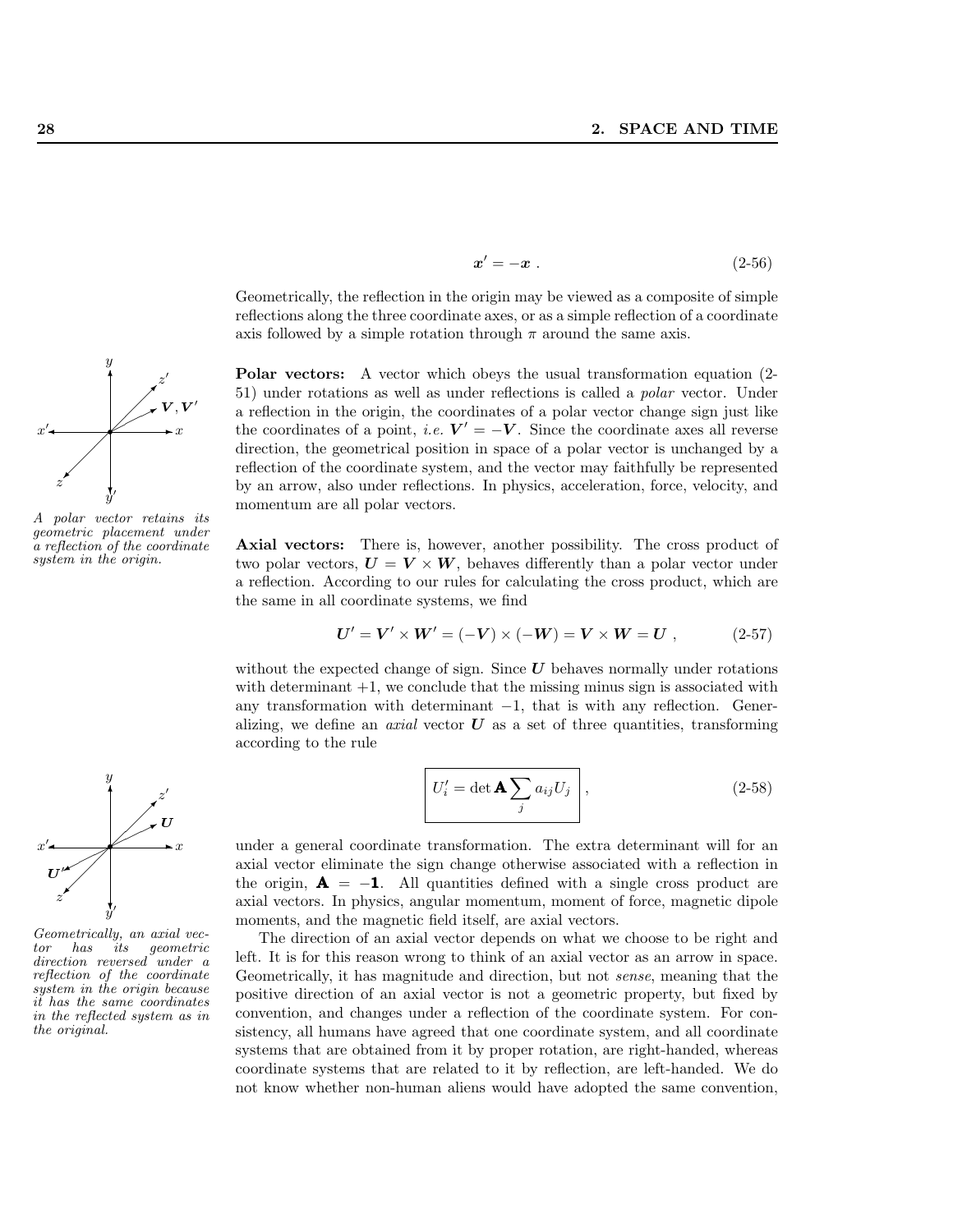but if we should meet such beings we would be able to find the transformation between our reference frames and theirs.

The basis vectors of the old coordinate system have the coordinates,  $e'_i = -e_i$ , in the new (reflected) coordinate system. Basis vectors are proper geometric quantities and always transform as polar vectors under reflection. One may easily get confused by the fact that the new basis vectors in the new system have (by definition) the same coordinates  $e_i$  as the old basis vectors in the old system, but it would be a mistake to take this to mean that the basis vectors are axial.

**Pseudo-scalars:** The volume product of three polar vectors  $P = a \cdot b \times c$  is a scalar quantity which changes sign under a reflection of the coordinate system because the cross product is an axial vector which does not change sign. More generally a pseudoscalar transforms like

$$
P' = \det \mathbf{A} \ P \ , \tag{2-59}
$$

under an arbitrary rotation or reflection.

The sign of a pseudoscalar is not absolute, but depends on the handedness of the coordinate system, and thus on convention. One might think that physics had no use for such quantities, because after all physics itself does not depend on coordinate systems, only its mathematical description does. Nevertheless, magnetic charge, if it were ever found, would be pseudoscalar, and more importantly, some of the familiar elementary particles, for example the pi-mesons, are described by pseudoscalar fields.

Axial vectors are likewise called pseudovectors, and one may similarly define pseudotensors of higher rank. The Levi-Civita symbol is a pseudo-tensor of third rank (problem 2.22).

## ∗ Classification under translation

A true vector may always be viewed as the difference between two positions  $v = b - a$ , and is thus invariant under a pure translation  $x \to x' = x - c$ . Such vectors are called proper. Triplets that transform as vectors under rotations but change under translations, like the position  $x$  itself, are called *improper*. In physics electric dipole moments are improper polar vectors whereas angular momentum, momentum of force, and magnetic dipole moments are improper axial vectors.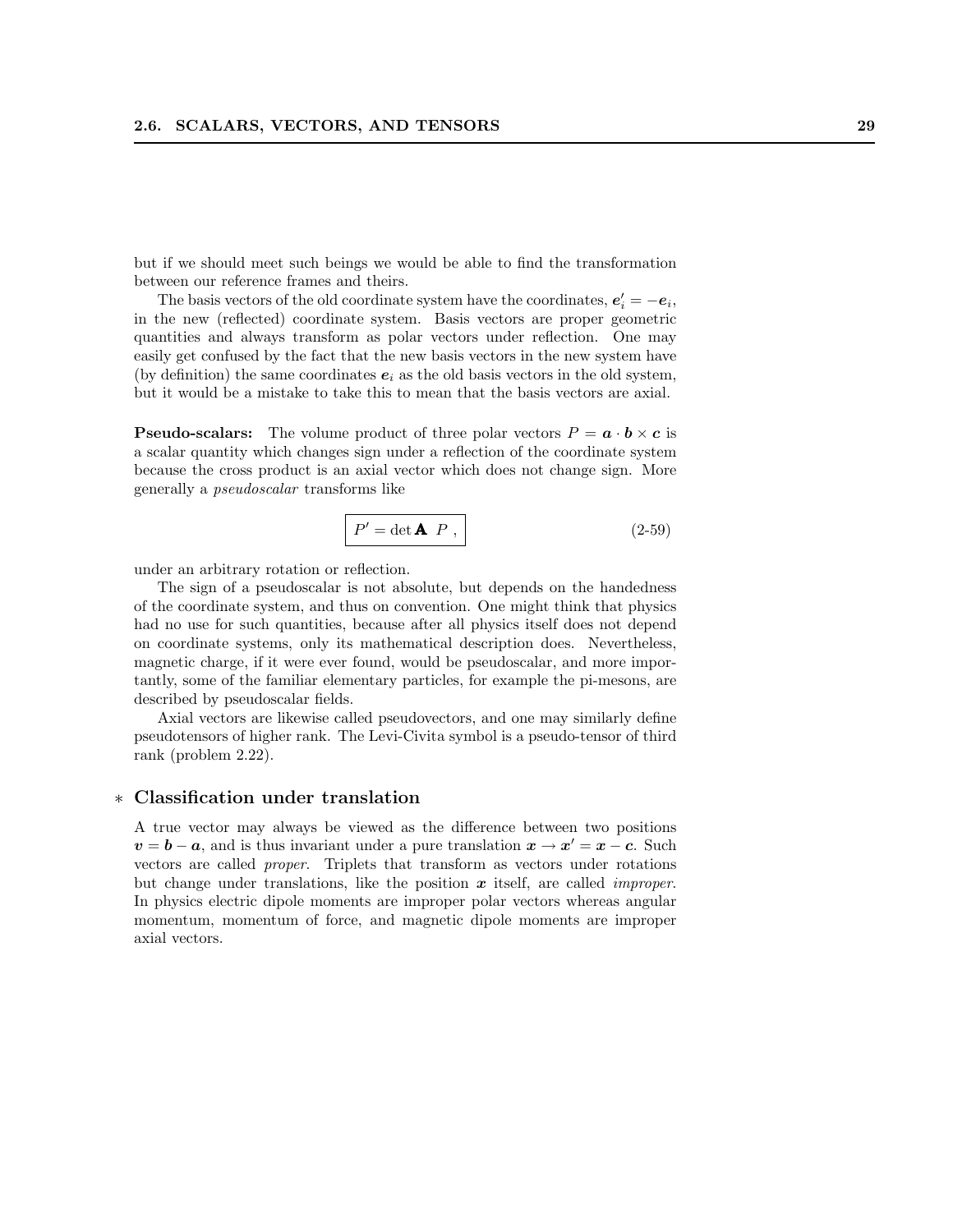# ∗ 2.7 Curvilinear coordinates

The distance between two points Euclidean space takes the simplest form (2- 4) in Cartesian coordinates. The geometry of concrete physical problems may make non-Cartesian coordinates more suitable as a basis for analysis, even if the distance becomes more complicated in the new coordinates. Since the new coordinates are non-linear functions of the Cartesian coordinates, they define three sets of intersecting curves, and are for this reason called curvilinear coordinates.

At a deeper level, it is often the *symmetry* of a physical problem that points to the most convenient choice of coordinates. Cartesian coordinates are well suited to problems with translational invariance, cylindrical coordinates for problems that are invariant under rotations around a fixed axis, and spherical coordinates for problems that are invariant or partially invariant under arbitrary rotations. Elliptic and hyperbolic coordinates are also of importance but will not be discussed here (see [18, p. 455]).

## Cylindrical coordinates

The relation between Cartesian coordinates  $x, y, z$  and cylindrical coordinates  $r, \phi, z$  is given by

$$
x = r \cos \phi , \qquad (2-60a)
$$

$$
y = r\sin\phi , \qquad (2-60b)
$$

$$
z = z \tag{2-60c}
$$

with the range of variation  $0 \leq r < \infty$  and  $0 \leq \phi < 2\pi$ . The two first equations basis vectors. simply define polar coordinates in the xy-plane<sup>6</sup> . The last is rather trivial but included to emphasize that this is a transformation in 3-dimensional space.

> Curvilinear basis: The curvilinear basis vectors are defined from the tangent vectors, obtained by differentiating the Cartesian position after the cylindrical coordinates,

$$
\mathbf{e}_r = \frac{\partial \mathbf{x}}{\partial r} = (\cos \phi, \sin \phi, 0) , \qquad (2-61a)
$$

$$
\mathbf{e}_{\phi} = \frac{1}{r} \frac{\partial \mathbf{x}}{\partial \phi} = (-\sin \phi, \cos \phi, 0) , \qquad (2-61b)
$$

$$
\boldsymbol{e}_z = \frac{\partial \boldsymbol{x}}{\partial z} = (0, 0, 1) \tag{2-61c}
$$

As may be directly verified, they are orthogonal and normalized everywhere, and thus define a local curvilinear basis with an orientation that changes from place



Cylindrical coordinates and

<sup>&</sup>lt;sup>6</sup>Some texts use  $\Theta$  instead of  $\phi$  as the conventional name for the polar angle in the plane. Various arguments can be given one way or the other by comparing with spherical coordinates. But what's in a name? A polar angle by any name still works as sweet.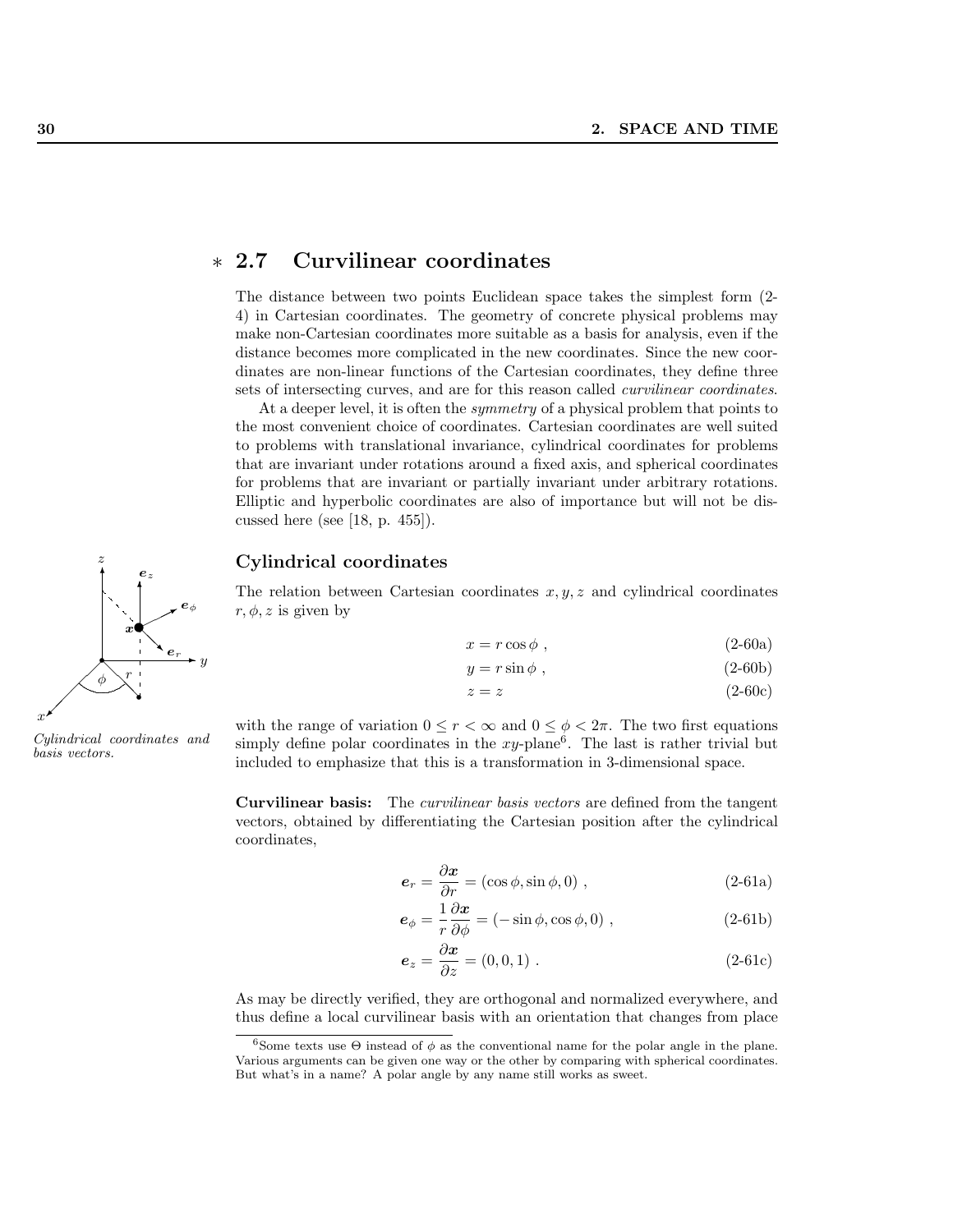to place. An arbitrary vector field may therefore be resolved in this basis

$$
\mathbf{V} = \boldsymbol{e}_r V_r + \boldsymbol{e}_\phi V_\phi + \boldsymbol{e}_z V_z \ , \qquad (2-62)
$$

where the vector coordinates

$$
V_r = \mathbf{V} \cdot \mathbf{e}_r \ , \quad V_\phi = \mathbf{V} \cdot \mathbf{e}_\phi \ , \quad V_z = \mathbf{V} \cdot \mathbf{e}_z \ , \tag{2-63}
$$

are the projections of  $V$  on the local basis vectors.

Resolution of the gradient: The derivatives after the cylindrical coordinates are found by differentiation through the Cartesian coordinates

$$
\frac{\partial}{\partial r} = \frac{\partial x}{\partial r}\frac{\partial}{\partial x} + \frac{\partial y}{\partial r}\frac{\partial}{\partial y} = \cos\phi\frac{\partial}{\partial x} + \sin\phi\frac{\partial}{\partial y},
$$
  

$$
\frac{\partial}{\partial \phi} = \frac{\partial x}{\partial \phi}\frac{\partial}{\partial x} + \frac{\partial y}{\partial \phi}\frac{\partial}{\partial y} = -r\sin\phi\frac{\partial}{\partial x} + r\cos\phi\frac{\partial}{\partial y}.
$$

From these relations we may calculate the projections of the gradient operator  $\nabla = (\partial_x, \partial_y, \partial_z)$  on the cylindrical basis, and we obtain

$$
\nabla_r = \boldsymbol{e}_r \cdot \boldsymbol{\nabla} = \frac{\partial}{\partial r} \,, \tag{2-64a}
$$

$$
\nabla_{\phi} = \boldsymbol{e}_{\phi} \cdot \boldsymbol{\nabla} = \frac{1}{r} \frac{\partial}{\partial \phi} , \qquad (2-64b)
$$

$$
\nabla_z = \boldsymbol{e}_z \cdot \boldsymbol{\nabla} = \frac{\partial}{\partial z} \ . \tag{2-64c}
$$

Conversely, the gradient may be resolved on the basis

$$
\nabla = e_r \nabla_r + e_\phi \nabla_\phi + e_z \nabla_z = e_r \frac{\partial}{\partial r} + e_\phi \frac{1}{r} \frac{\partial}{\partial \phi} + e_z \frac{\partial}{\partial z} \qquad (2-65)
$$

Together with the non-vanishing derivatives of the basis vectors

$$
\frac{\partial \mathbf{e}_r}{\partial \phi} = \mathbf{e}_{\phi} \tag{2-66a}
$$

$$
\frac{\partial \mathbf{e}_{\phi}}{\partial \phi} = -\mathbf{e}_r , \qquad (2-66b)
$$

we are now in possession of all the necessary tools for calculating in cylindric coordinates.

The Laplacian: An operator which often occurs in differential equations is the Laplace operator or Laplacian,

$$
\nabla^2 = \nabla_x^2 + \nabla_y^2 + \nabla_z^2 = \frac{\partial^2}{\partial x^2} + \frac{\partial^2}{\partial y^2} + \frac{\partial^2}{\partial z^2}.
$$
 (2-67)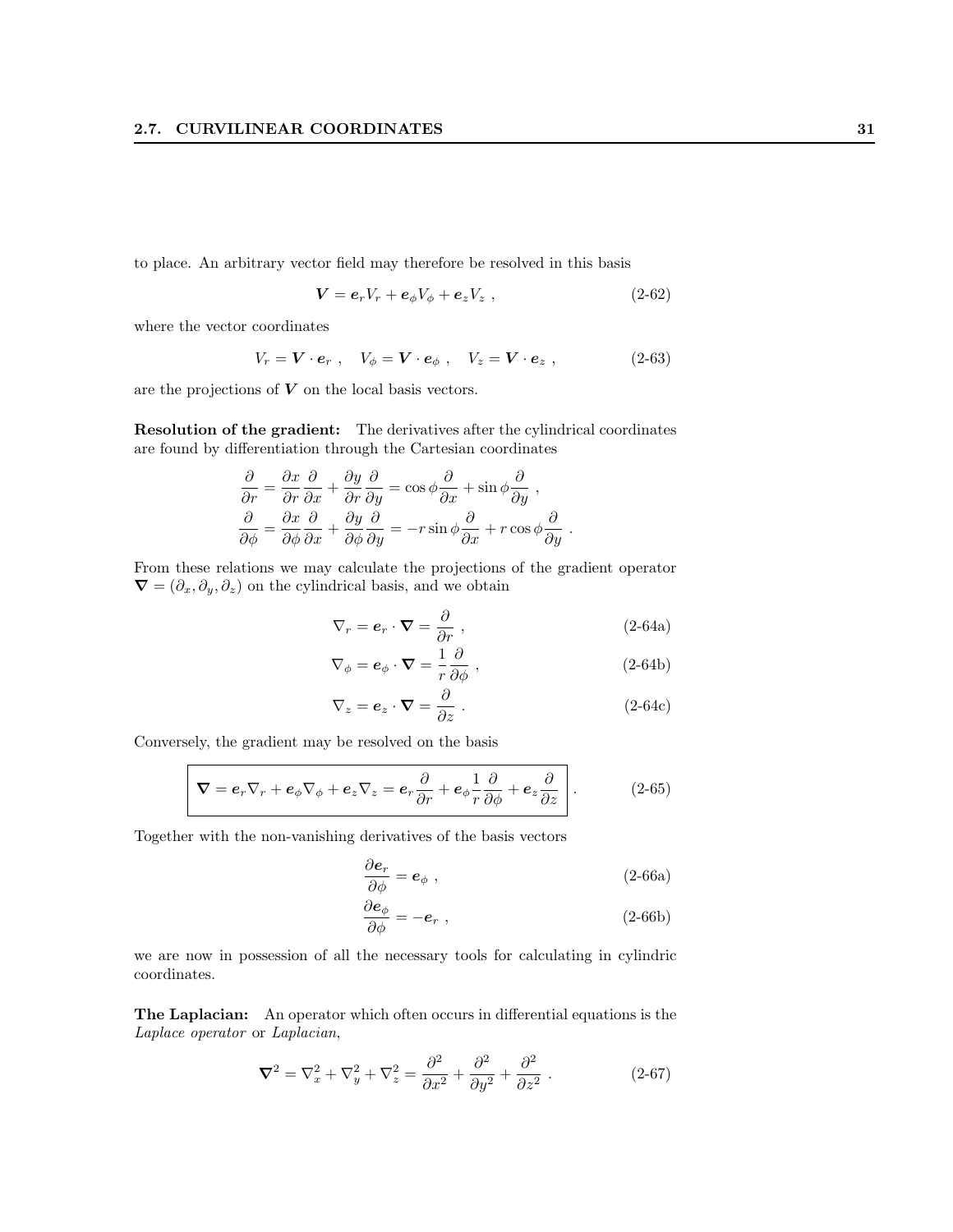In cylindrical coordinates this operator takes a different form, which may be found by squaring the resolution of the gradient (2-65). Keeping track of the order of the operators and basis vectors we get

$$
\nabla^2 = (e_r \nabla_r + e_\phi \nabla_\phi + e_z \nabla_z) \cdot (e_r \nabla_r + e_\phi \nabla_\phi + e_z \nabla_z)
$$
  
=  $(e_r \nabla_r + e_\phi \nabla_\phi + e_z \nabla_z) \cdot e_r \nabla_r$   
+  $(e_r \nabla_r + e_\phi \nabla_\phi + e_z \nabla_z) \cdot e_\phi \nabla_\phi$   
+  $(e_r \nabla_r + e_\phi \nabla_\phi + e_z \nabla_z) \cdot e_z \nabla_z$   
=  $\nabla_r^2 + \frac{1}{r} \nabla_r + \nabla_\phi^2 + \nabla_z^2$ .

In the second line we have distributed the first factor on the terms of the second, and in going to the last line we have furthermore distributed the terms of the first factor, using the orthogonality of the basis and taking into account that differentiation after  $\phi$  may change the basis vectors according to (2-66).

Finally, using (2-64) we arrive the cylindrical Laplacian,

$$
\nabla^2 = \frac{\partial^2}{\partial r^2} + \frac{1}{r} \frac{\partial}{\partial r} + \frac{1}{r^2} \frac{\partial^2}{\partial \phi^2} + \frac{\partial^2}{\partial z^2} \Bigg|, \qquad (2-68)
$$

expressed in terms of the usual partial derivatives.

#### Spherical coordinates

The treatment of spherical coordinates follows much the same pattern as cylindrical coordinates. Spherical or polar coordinates consist of the radial distance r, the polar angle  $\theta$  and the azimuthal angle  $\phi$ . If the z-axis is chosen as polar axis and the x-axis as the origin for the azimuthal angle, the transformation from spherical to Cartesian coordinates becomes,

$$
x = r\sin\theta\cos\phi \tag{2-69a}
$$

$$
y = r\sin\theta\sin\phi , \qquad (2-69b)
$$

 $z = r \cos \theta$ . (2-69c)

The domain of variation for the spherical coordinates is  $0 \le r < \infty$ ,  $0 \le \theta \le \pi$ and  $0 \leq \phi < 2\pi$ .

Curvilinear basis: The normalized tangent vectors along the directions of the spherical coordinate are,

$$
\mathbf{e}_r = \frac{\partial \mathbf{x}}{\partial r} = (\sin \theta \cos \phi, \sin \theta \sin \phi, \cos \theta) , \qquad (2-70a)
$$

$$
\mathbf{e}_{\theta} = \frac{1}{r} \frac{\partial \mathbf{x}}{\partial \theta} = (\cos \theta \cos \phi, \cos \theta \sin \phi, -\sin \theta) , \qquad (2\text{-}70b)
$$

$$
\boldsymbol{e}_{\phi} = \frac{1}{r \sin \theta} \frac{\partial \boldsymbol{x}}{\partial \phi} = (-\sin \phi, \cos \phi, 0) . \qquad (2\text{-}70c)
$$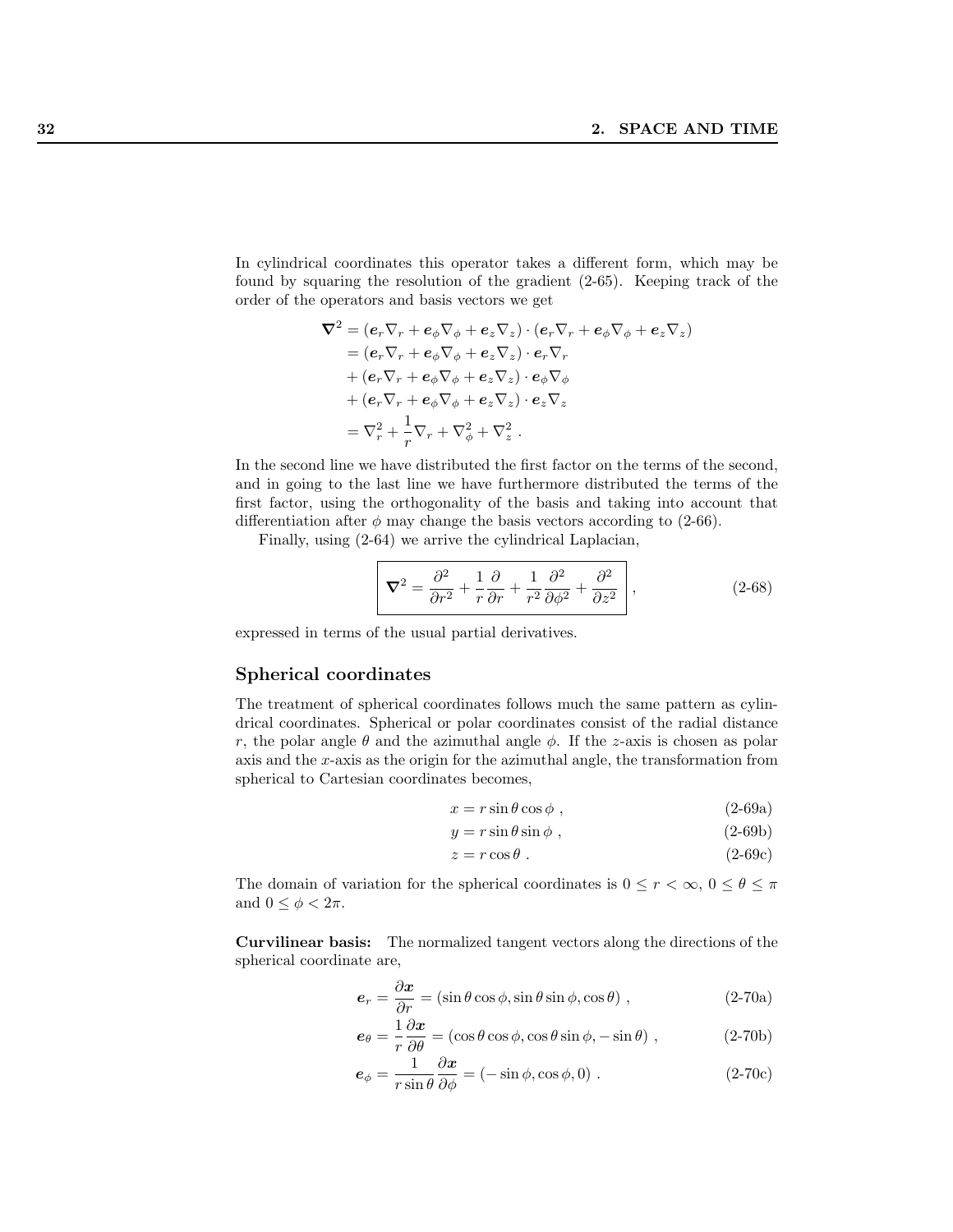They are orthogonal, so that an arbitrary vector field may be resolved after these directions,

$$
\mathbf{V} = \boldsymbol{e}_r V_r + \boldsymbol{e}_\theta V_\theta + \boldsymbol{e}_\phi V_\phi \tag{2-71}
$$

with  $V_a = e_a \cdot V$  for  $a = r, \theta, \phi$ .

Resolution of the gradient: The gradient operator may also be resolved on the basis,

$$
\boldsymbol{\nabla} = \boldsymbol{e}_r \nabla_r + \boldsymbol{e}_\theta \nabla_\theta + \boldsymbol{e}_\phi \nabla_\phi \,, \tag{2-72}
$$

where

$$
\nabla_r = \boldsymbol{e}_r \cdot \boldsymbol{\nabla} = \frac{\partial}{\partial r} \,, \tag{2-73a}
$$

$$
\nabla_{\theta} = \boldsymbol{e}_{\theta} \cdot \boldsymbol{\nabla} = \frac{1}{r} \frac{\partial}{\partial \theta} , \qquad (2-73b)
$$

$$
\nabla_{\phi} = \boldsymbol{e}_{\phi} \cdot \boldsymbol{\nabla} = \frac{1}{r \sin \theta} \frac{\partial}{\partial \phi} . \qquad (2-73c)
$$

The non-vanishing derivatives of the basis vectors are

$$
\frac{\partial \mathbf{e}_r}{\partial \theta} = \mathbf{e}_{\theta}, \qquad \frac{\partial \mathbf{e}_r}{\partial \phi} = \sin \theta \, \mathbf{e}_{\phi} \;, \tag{2-74a}
$$

$$
\frac{\partial e_{\theta}}{\partial \theta} = -e_r, \qquad \frac{\partial e_{\theta}}{\partial \phi} = \cos \theta e_{\phi} , \qquad (2-74b)
$$

$$
\frac{\partial e_{\phi}}{\partial \phi} = -\sin \theta \, e_r - \cos \theta \, e_{\theta} \,. \tag{2-74c}
$$

These are all the relations necessary for calculations in spherical coordinates.

The Laplacian: The Laplacian (2-67) becomes in this case

$$
\nabla^2 = (e_r \nabla_r + e_\theta \nabla_\theta + e_\phi \nabla_\phi) \cdot (e_r \nabla_r + e_\theta \nabla_\theta + e_\phi \nabla_\phi)
$$
  
\n
$$
= (e_r \nabla_r + e_\theta \nabla_\theta + e_\phi \nabla_\phi) \cdot e_r \nabla_r
$$
  
\n
$$
+ (e_r \nabla_r + e_\theta \nabla_\theta + e_\phi \nabla_\phi) \cdot e_\theta \nabla_\theta
$$
  
\n
$$
+ (e_r \nabla_r + e_\theta \nabla_\theta + e_\phi \nabla_\phi) \cdot e_\phi \nabla_\phi
$$
  
\n
$$
= \left( \nabla_r^2 + \frac{1}{r} \nabla_r + \frac{\sin \theta}{r \sin \theta} \nabla_r \right) + \left( \nabla_\theta^2 + \frac{\cos \theta}{r \sin \theta} \nabla_\theta \right) + \nabla_\phi^2.
$$

In the last step we have used the orthogonality and the derivatives (2-74). Finally, using (2-73) this becomes

$$
\nabla^2 = \frac{\partial^2}{\partial r^2} + \frac{2}{r} \frac{\partial}{\partial r} + \frac{1}{r^2} \frac{\partial^2}{\partial \theta^2} + \frac{\cos \theta}{r^2 \sin \theta} \frac{\partial}{\partial \theta} + \frac{1}{r^2 \sin^2 \theta} \frac{\partial^2}{\partial \phi^2} \Bigg| . \tag{2-75}
$$

in standard notation.

....................................................................  $\boldsymbol{v}$  $\sqrt{q}$  $\angle$ x ¡✠ ..  $\swarrow\quad \searrow$ ❅  $\searrow$ φ

Spherical coordinates and their basis vectors.

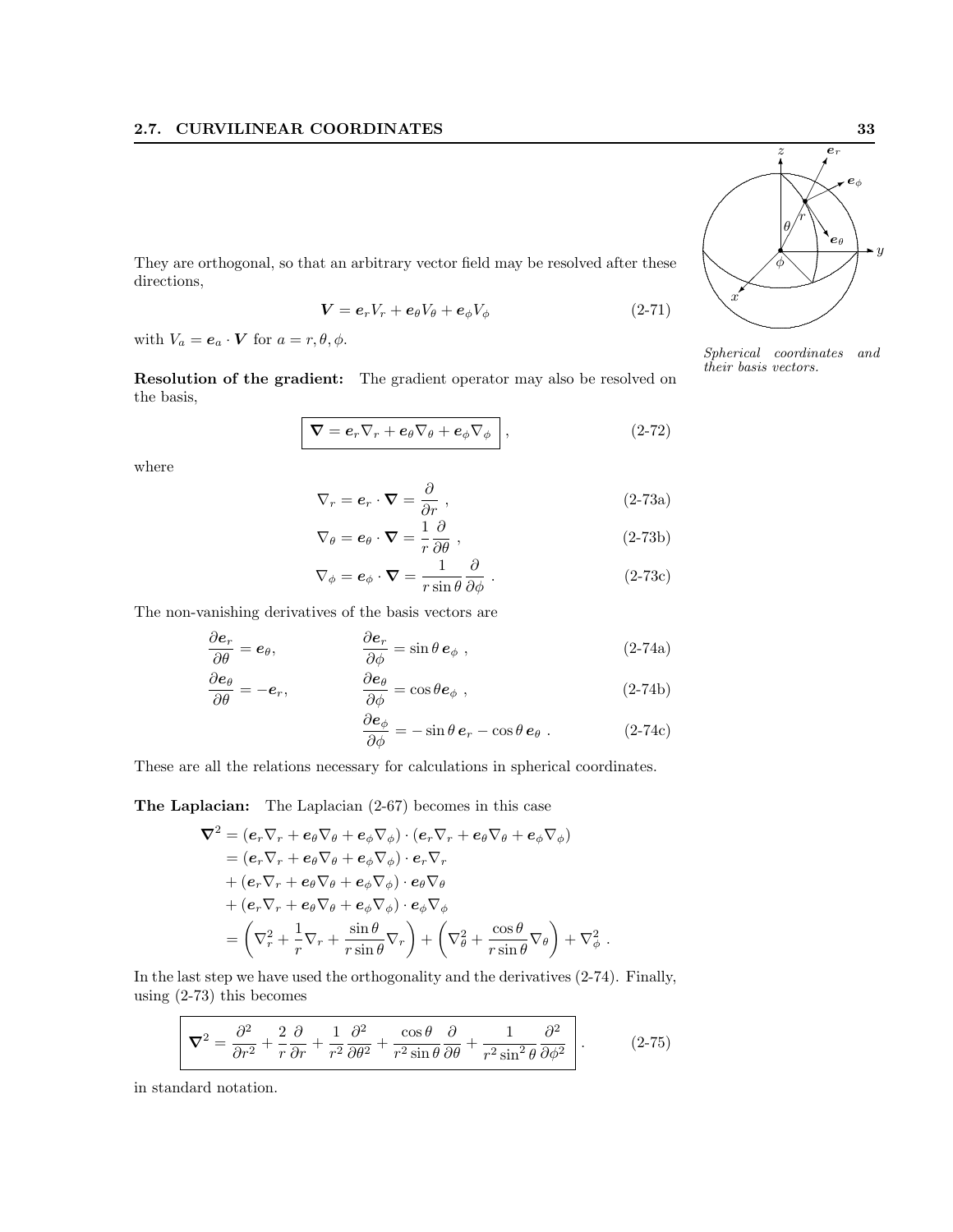# Problems

- 2.1 Let  $a = (2, 3, -6)$  and  $b = (3, -4, 0)$ . Calculate
	- a) the lengths of the vectors,
	- b) the dot product,
	- c) the cross product,
	- d) and the tensor product.

**2.2** Are the vectors  $a = (3, 1, -2)$ ,  $b = (4, -1, -1)$  and  $c = (1, -2, 1)$  linearly dependent (meaning that there exists a non-trivial set of coefficients such that  $\alpha a + \beta b + \gamma c =$ 0)?

2.3 Calculate the distance between two points on Earth in terms of longitude  $\alpha$ , latitude  $\beta$  and height h over the average sea level. Try to write this elegantly, using rotational invariance of the distance function.

2.4 Show that

$$
|\mathbf{a} + \mathbf{b}|^2 = |\mathbf{a}|^2 + |\mathbf{b}|^2 + 2 \mathbf{a} \cdot \mathbf{b} , \qquad (2-76a)
$$

$$
|\mathbf{a} \cdot \mathbf{b}| \le |\mathbf{a}| \, |\mathbf{b}| \quad , \tag{2-76b}
$$

$$
|\boldsymbol{a} + \boldsymbol{b}| \le |\boldsymbol{a}| + |\boldsymbol{b}| \tag{2-76c}
$$

2.5 Show that the mixed product is a determinant

$$
\mathbf{a} \times \mathbf{b} \cdot \mathbf{c} = \begin{vmatrix} a_1 & b_1 & c_1 \\ a_2 & b_2 & c_2 \\ a_3 & b_3 & c_3 \end{vmatrix} . \tag{2-77}
$$

Use this to show that

$$
(\mathbf{a} \times \mathbf{b} \cdot \mathbf{c}) (\mathbf{d} \times \mathbf{e} \cdot \mathbf{f}) = \begin{vmatrix} \mathbf{a} \cdot \mathbf{d} & \mathbf{a} \cdot \mathbf{e} & \mathbf{a} \cdot \mathbf{f} \\ \mathbf{b} \cdot \mathbf{d} & \mathbf{b} \cdot \mathbf{e} & \mathbf{b} \cdot \mathbf{f} \\ \mathbf{c} \cdot \mathbf{d} & \mathbf{c} \cdot \mathbf{e} & \mathbf{c} \cdot \mathbf{f} \end{vmatrix} . \tag{2-78}
$$

#### 2.6 Show that

$$
\mathbf{a} \times \mathbf{b} \cdot \mathbf{c} = \mathbf{b} \times \mathbf{c} \cdot \mathbf{a} = \mathbf{c} \times \mathbf{a} \cdot \mathbf{b} \tag{2-79}
$$

$$
(\mathbf{a} \times \mathbf{b}) \times \mathbf{c} = (\mathbf{a} \cdot \mathbf{c}) \mathbf{b} - (\mathbf{b} \cdot \mathbf{c}) \mathbf{a} \tag{2-80}
$$

$$
(\mathbf{a} \times \mathbf{b}) \cdot (\mathbf{c} \times \mathbf{d}) = (\mathbf{a} \cdot \mathbf{c})(\mathbf{b} \cdot \mathbf{d}) - (\mathbf{a} \cdot \mathbf{d})(\mathbf{b} \cdot \mathbf{c}) , \qquad (2-81)
$$

$$
|\mathbf{a} \times \mathbf{b}|^2 = |\mathbf{a}|^2 |\mathbf{b}|^2 - (\mathbf{a} \cdot \mathbf{b})^2.
$$
 (2-82)

2.7 Show that with the normal definition of the matrix product the following relations make sense for the tensor product

$$
(\mathbf{a}\mathbf{b}) \cdot \mathbf{c} = \mathbf{a}(\mathbf{b} \cdot \mathbf{c}) \tag{2-83}
$$

$$
\mathbf{a} \cdot (\mathbf{b}\mathbf{c}) = (\mathbf{a} \cdot \mathbf{b})\mathbf{c} \tag{2-84}
$$

Do not get confused. This notation is sometimes quite useful although it fails for complex expressions.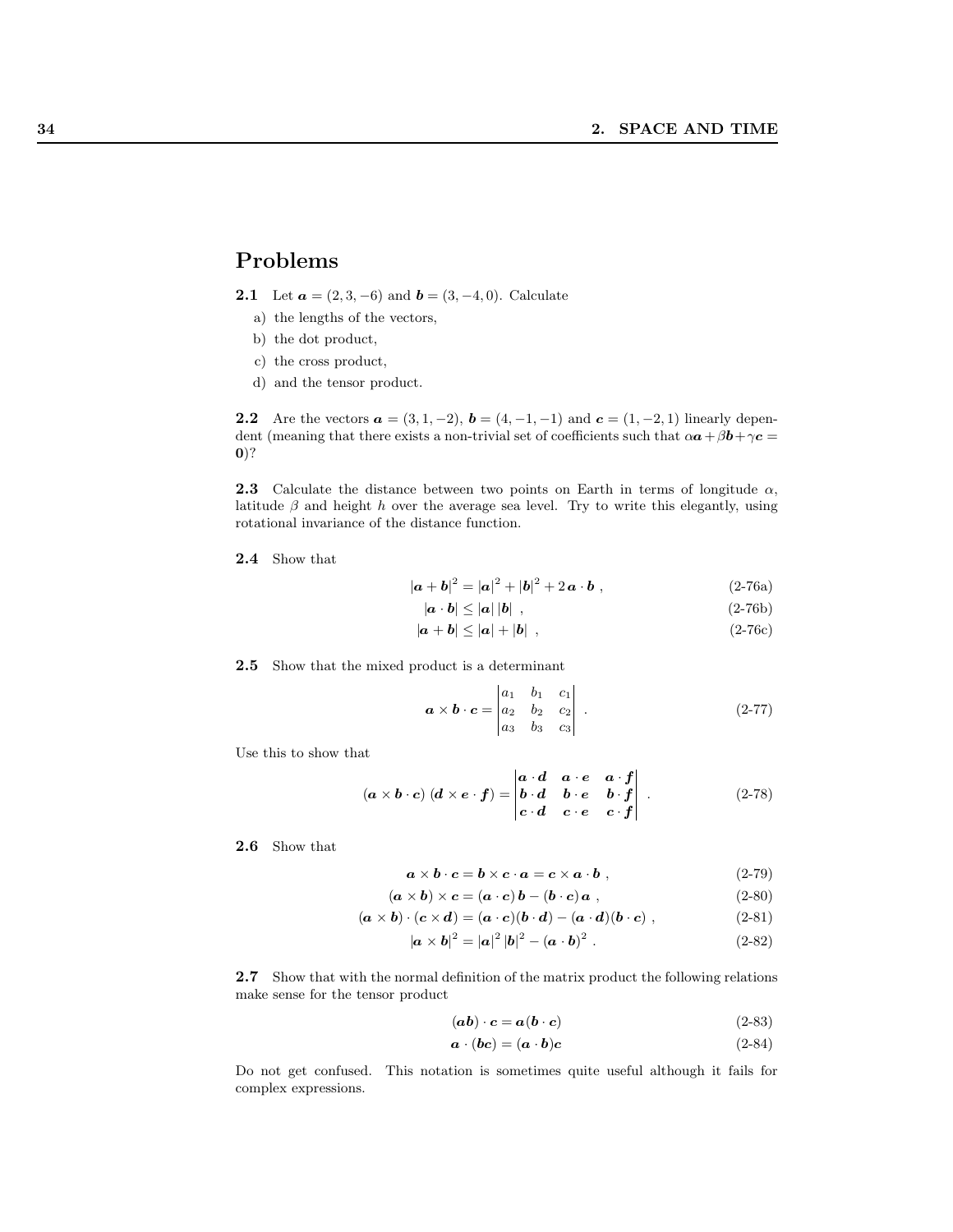2.8 Show that

$$
\frac{\partial(\mathbf{a} \cdot \mathbf{b})}{\partial \mathbf{a}} = \mathbf{b} \tag{2-85}
$$

and that

$$
\frac{\partial |\mathbf{a}|}{\partial \mathbf{a}} = \frac{\mathbf{a}}{|\mathbf{a}|} \tag{2-86}
$$

2.9 Show that

$$
(\mathbf{a} \cdot \mathbf{b} \times \mathbf{c})\mathbf{d} = (\mathbf{a} \cdot \mathbf{d})\mathbf{b} \times \mathbf{c} + (\mathbf{b} \cdot \mathbf{d})\mathbf{c} \times \mathbf{a} + (\mathbf{c} \cdot \mathbf{d})\mathbf{a} \times \mathbf{b}
$$
 (2-87)

for arbitrary vectors  $a, b, c$ , and  $d$ .

2.10 Show that

$$
\sum_{i} \delta_{ii} = 3 \tag{2-88}
$$

$$
\sum_{j} \delta_{ij} \delta_{jk} = \delta_{ik} \tag{2-89}
$$

2.11 Show that

$$
\sum_{i} \nabla_i x_i = 3 \tag{2-90}
$$

$$
\nabla_i x_j = \delta_{ij} \t{,} \t(2-91)
$$

$$
\nabla_i \nabla_j (x_k x_l) = \delta_{ik} \delta_{jl} + \delta_{il} \delta_{jk} , \qquad (2-92)
$$

2.12 Show that the Levi-Civita symbol is completely antisymmetric in all three indices,

$$
\epsilon_{ijk} = -\epsilon_{ikj} = -\epsilon_{jik} = -\epsilon_{kji} \tag{2-93}
$$

2.13 Show that the product of two Levi-Civita symbols is (see problem 2.5)

$$
\epsilon_{ijk} \epsilon_{lmn} = \begin{vmatrix} \delta_{il} & \delta_{im} & \delta_{in} \\ \delta_{jl} & \delta_{jm} & \delta_{jn} \\ \delta_{kl} & \delta_{km} & \delta_{kn} \end{vmatrix}
$$
  
=  $\delta_{il}\delta_{jm}\delta_{kn} + \delta_{im}\delta_{jn}\delta_{kl} + \delta_{in}\delta_{jl}\delta_{km}$   
-  $\delta_{in}\delta_{jm}\delta_{kl} - \delta_{il}\delta_{jn}\delta_{km} - \delta_{im}\delta_{jl}\delta_{kn}$  (2-94)

and from this

$$
\sum_{k} \epsilon_{ijk} \epsilon_{lmk} = \begin{vmatrix} \delta_{il} & \delta_{im} \\ \delta_{jl} & \delta_{jm} \end{vmatrix} = \delta_{il}\delta_{jm} - \delta_{im}\delta_{jl} , \qquad (2-95)
$$

$$
\sum_{jk} \epsilon_{ijk} \epsilon_{ljk} = 2\delta_{il} , \qquad (2-96)
$$

$$
\sum_{ijk} \epsilon_{ijk} \epsilon_{ijk} = 6 \tag{2-97}
$$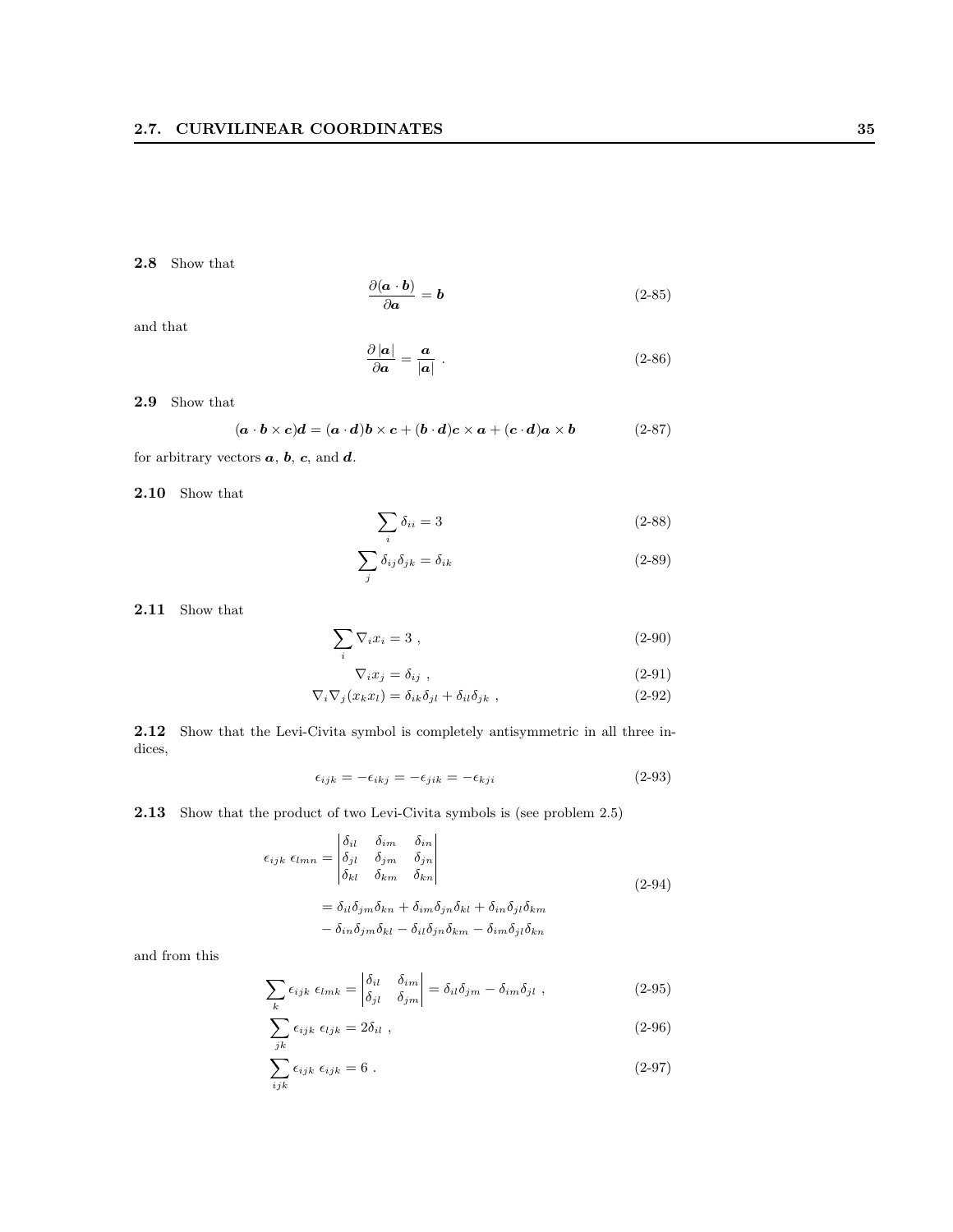**2.14** Prove the following relations involving the nabla operator (here  $\Phi$  is a scalar field and  $v$  a vector field),

$$
\nabla \cdot (\nabla \times \mathbf{v}) = \mathbf{0} \tag{2-98}
$$

$$
\nabla \times (\nabla \Phi) = 0 , \qquad (2-99)
$$

$$
\nabla \times (\nabla \times v) = \nabla (\nabla \cdot v) - (\nabla \cdot \nabla)v \qquad (2-100)
$$

Where in these relations does it make sense to remove the parentheses?

2.15 Show that the trace (sum of the diagonal elements) of a tensor is invariant under a rotation.

2.16 Show that the Kronecker delta is a second rank tensor.

**2.17** Show that if  $W_i = \sum_j T_{ij} V_j$  and if it is known that **W** is a vector for all vectors  $V$ , then  $T_{ij}$  must be a tensor.

2.18 Show that the distance  $|x - y|$  is invariant under any transformation between Cartesian coordinate systems.

∗ 2.19 Consider two Cartesian coordinate systems and make no assumptions about the transformation  $x' = f(x)$  between them. Show that the invariance of the distance,

$$
|\mathbf{x}' - \mathbf{y}'| = |\mathbf{x} - \mathbf{y}| \tag{2-101}
$$

implies that the transformation is of the form  $x' = \mathbf{A} \cdot x + \mathbf{b}$  where  $\mathbf{A}$  is an orthogonal matrix.

- ∗ 2.20 Show that the general Cartesian coordinate transformation may be built up from a combination of simple translations, rotations and reflections.
- **\* 2.21** Show that under a simple rotation, a tensor  $T_{ij}$  transforms into

$$
T'_{xx} = \cos\phi (T_{xx}\cos\phi + T_{xy}\sin\phi) + \sin\phi (T_{yx}\cos\phi + T_{yy}\sin\phi) ,
$$
\n
$$
T'_{xy} = \cos\phi (-T_{xx}\sin\phi + T_{xy}\cos\phi) + \sin\phi (-T_{yx}\sin\phi + T_{yy}\cos\phi) ,
$$
\n
$$
T'_{xz} = \cos\phi T_{xz} + \sin\phi T_{yz} ,
$$
\n
$$
T'_{yx} = -\sin\phi (T_{xx}\cos\phi + T_{xy}\sin\phi) + \cos\phi (T_{yx}\cos\phi + T_{yy}\sin\phi) ,
$$
\n
$$
T'_{yy} = -\sin\phi (-T_{xx}\sin\phi + T_{xy}\cos\phi) + \cos\phi (-T_{yx}\sin\phi + T_{yy}\cos\phi) ,
$$
\n
$$
T'_{yz} = -\sin\phi T_{xz} + \cos\phi T_{yz} ,
$$
\n
$$
T'_{zx} = T_{zx}\cos\phi + T_{zy}\sin\phi ,
$$
\n
$$
T'_{zy} = -T_{zx}\sin\phi + T_{zy}\cos\phi .
$$
\n
$$
T'_{zz} = T_{zz} \cos\phi + T_{zy}\cos\phi .
$$
\n(2-102h)  
\n
$$
T'_{zz} = T_{zz} \sin\phi + T_{zy}\cos\phi .
$$
\n(2-102i)